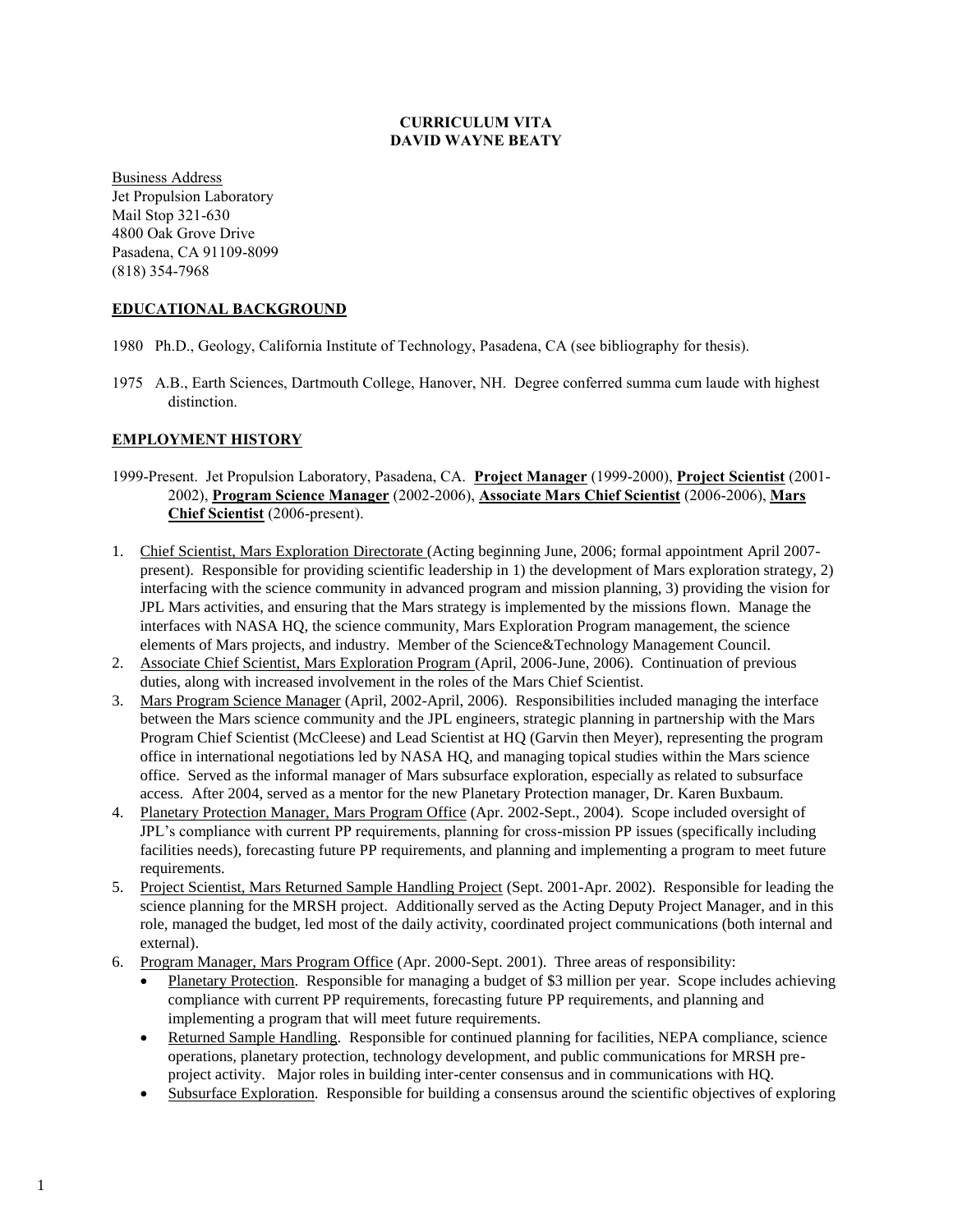the martian subsurface, then designing a multi-mission set of exploration options that will achieve those objectives. Emphasis has been placed on drilling and geophysics, and the relationship between the two. My efforts have contributed significantly to the radar instrument in 2005 and to serious consideration of a drill in 2007.

- 7. Project Manager, Mars Returned Sample Handling Project (Nov. 1999-April, 2000). Start-up manager of a project with a planned budget of about \$350 million over 15 years, peak staffing of about 60 people, involvement of three NASA centers (JPL, JSC, and ARC), and national visibility. Project deactivated April 2000 with the announced slippage of MSR.
- 1988-1999 Chevron Petroleum Technology Company (Chevron Oil Field Research Co. prior to 1992), La Habra, CA. **Research geologist** (1988-1991), **Team Leader** (1991-1995), **Manager** (1995-1999)

Acting Laboratory Director, La Habra Laboratory (1999). June-Oct. 1999, Transition Manager then Acting Lab Director responsible for all operations associated with the closing of the La Habra Laboratory complex (7 major buildings, 477,000 sq. ft. of building space, 110 separate labs, 58 acre site). During this transition, the number of employees declined from about 350 to 15. Successful closure resulted in a gain to Chevron of about \$25 million.

Center of Excellence Manager: Geology, Physical and Chemical Measurements (1997-1999). Served as a member of the Center of Excellence Management Team. My roles were twofold:

- 1. Managed 100-110 geologists and lab-related employees (mixed earth scientists and engineers). I had responsibility for individual performance planning, interim and final reviews, and performance assessment/salary administration for these employees. In addition, I had responsibility for managing both geology and lab competencies, including strategic staffing, recruiting, transfers in/out, budget management. Results. Achieved consistently high employee morale, and a retention rate of 99% over two years. Long-range staffing plans added significant new talent, allowing us to enter new business lines. Established individual development plans for all employees. My work unit reduced team administration cost by 41%, and increased mean billing rates from 71% to 79%, resulting in a profit increase of 76% (#1 performer in company).
- 2. Led the COEx management team. My role was to manage communications, planning, new hire training, safety and environmental compliance, and internal management processes (e.g. meeting facilitation).

I additionally completed a number of special assignments, including the Web Coordination Team, Health and Wellness study team (1998), Cross-Company Lab Reorganization team (1998-99), Conference room technology team (1999), CPTC Repositioning Team (1999), and Editor, La Habra Commemorative Book.

Products and Services Manager (1995-96). Served as Products and Services Manager (Rock and Fluids Analysis and Interpretation) for six months following the unexpected death of Alan Daly. My responsibility was the Rock and Fluids Products and Services Line. In this position I was responsible for managing the technical output, finances, customer relations, marketing, strategic planning, and internal dynamics of about eight technical teams comprising 60-70 employees.

Geochemistry Team (1992-1997). Team Leader. Led a team of approximately 20 organic and inorganic geochemists. The group was involved in a variety of applications relating to oil field exploration and production. My personal technical effort was directed toward using the chemistry of oilfield waters to address a variety of reservoir management and production problems, including scale precipitation, formation damage, correct interpretation of hydrocarbon saturation, waterflood surveillance, water/rock interactions, and acid stimulation. I additionally made significant progress in designing and deploying a new geochemistry database. I served as the web master for the team.

Isotope geochemistry group (1990-1992). Group Leader, 1991-1992. Led a group of 3 researchers and 6 technicians to research the application of light stable isotope geochemistry to Chevron's exploration and oilfield operations. I was responsible for all inorganic isotope applications, and supervised three technicians. My team designed and built two new extraction lines, maintained and operated two mass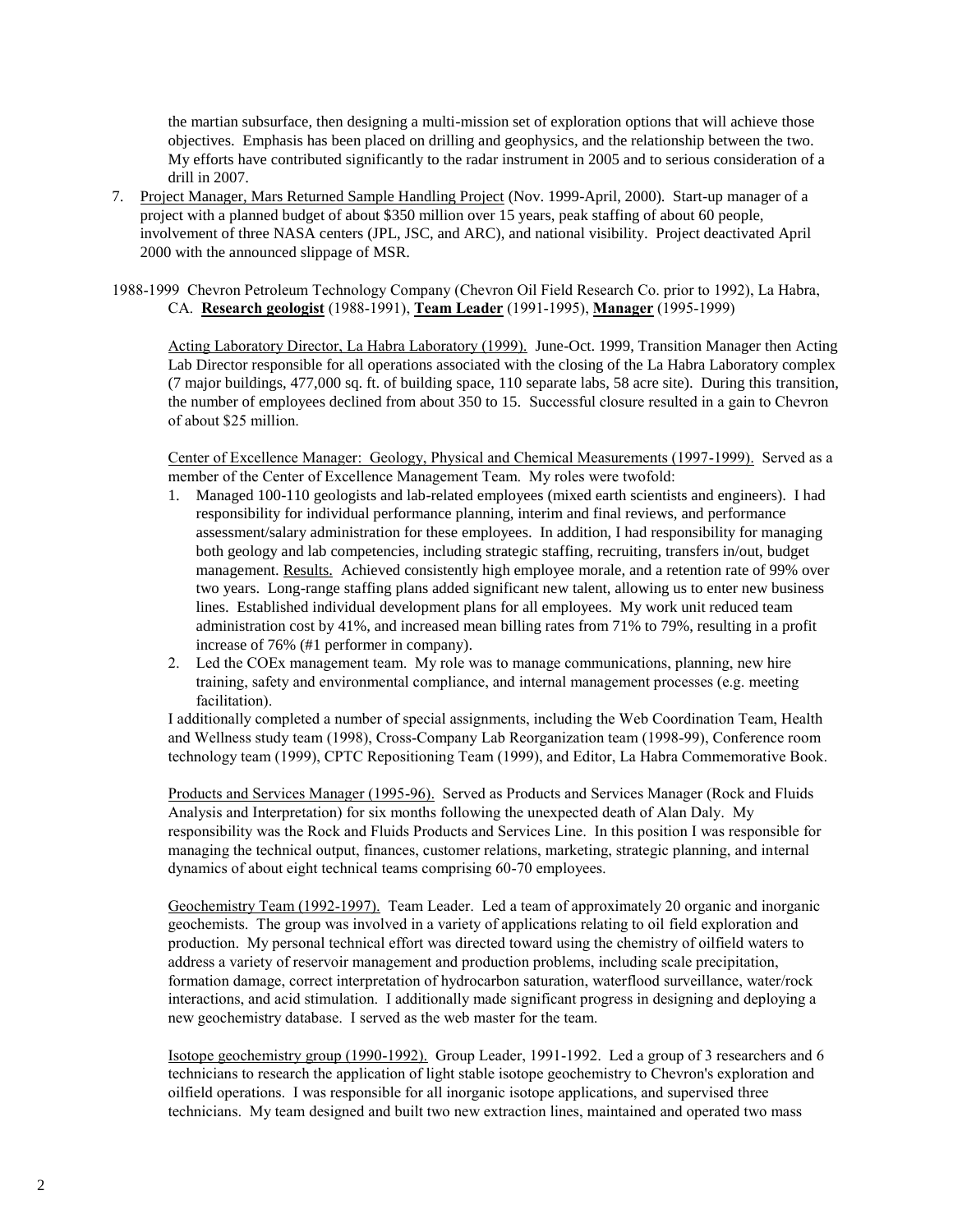spectrometers, and established new mass spectrometer data reduction standards. Our work was used in support of most major Geology Division programs during this period, such as the major Green River, Beaufort Sea, and Dolomite Geochemistry projects.

Ore deposits group (1988-1993). My primary responsibility was to develop new techniques for locating unexposed ore deposits. Research projects focused on comparative geochemistry and genetic modeling, and for the first two years involved a variety of gold, base metal, and REE deposit types. Beginning in 1990, I focused on Irish-type Zn-Pb-Ag deposits, and participated in the discovery and delineation of the world-class zinc deposit at Lisheen, Ireland. In 1993 Chevron divested its mineral assets in order to concentrate on its core petroleum business. Our efforts at Lisheen resulted in a net gain to Chevron of about \$70 million.

- July 1986-July 1988 **Consulting geologist**. My work involved three general aspects. First (50%), I did exploration work for Canyon Resources Corp., Golden, CO. My primary duty was to manage the exploration at Tennessee Pass (CO). I also worked on the Kendall Au deposit (MT) and on the Fernley diatomaceous earth deposit (NV). Second (45%), I did ore deposits research (partly new work, partly completion of old work). This resulted in 21 presentations at professional meetings, 5 talks at research facilities, contributions to 4 field guides, the publication of 5 major papers, and the initiation of one monograph. Third (5%), I designed, implemented, and interpreted oxygen isotope surveys in the Great Basin to support two gold exploration programs.
- June 1980-July 1986 Noranda Exploration Inc., Denver, CO. **Geologist**, **Senior geologist** (promoted 1985). I explored throughout the Rocky Mountains for the following deposit types: Manto, skarn, porphyry Mo, Precambrian stratabound Au, Tertiary epithermal Au (vein and disseminated), and shale-hosted massive sulfide. Managerial and budgetary responsibilities increased from 1 person and \$40,000 to 7 people and \$1.1 million, respectively. As part of this work, I was involved in three discoveries: Tennessee Pass, CO (Au-rich manto deposits); Deer Trail, UT (two polymetallic mantos); Lisbon Valley, UT (sandstone-hosted Cu; 10 million tons of 0.73% Cu). My duties involved geological and alteration mapping, several types of geochemical surveys, geophysics, drilling, planning, budgeting, and directing an applied research program.
- Fall-Spring 1975-1980, Summers 1977-1979 **Graduate Teaching Assistant**, **Graduate Research Assistant**, Caltech. Assisted with courses in general geology, petrology, and geochemistry.
- Summers 1975-1976 **Geologist**, Noranda Exploration Inc. Worked on exploration projects involving volcanogenic massive sulfide, sandstone copper, and carbonatite-hosted REE targets.
- Summer 1974 **Field geologist**, Instituto Geografico Nacional, Guatemala. Mapped the geology (at 1:25,000) of 130 km<sup>2</sup> of a previously unmapped region in the Guatemalan volcanic highlands.

# **VOLUNTEER UNIVERSITY SERVICE**

### Graduate Thesis Committees

- David C. Keith, "Creating forward predictive models of artificial diagenesis during thermally enhanced oil recovery"; Ph.D. Colo. School of Mines, 1995.
- Karen Duttweiler Kelley, "Origin and timing of alkaline magmatism and associated gold-telluride mineralization at Cripple Creek, Colorado, Ph.D. Colo. School of Mines, 1997.
- Peter K. Blomquist, "Relationship of ore to paleo-cave systems in the Leadville Dolomite, Central Colorado"; M.S. Colorado School of Mines, 1993.
- Ralph J. Stegen, "Geology and origin of the replacement deposits in the Smuggler mine, Aspen, Colorado"; M.S. Colorado State University, 1988.
- John F. Hall, "Paleokarst and other dissolution features of the Devonian Dyer Dolomite and Mississippian Leadville Limestone, Central Colorado"; M.S. Colo. School of Mines, 1987.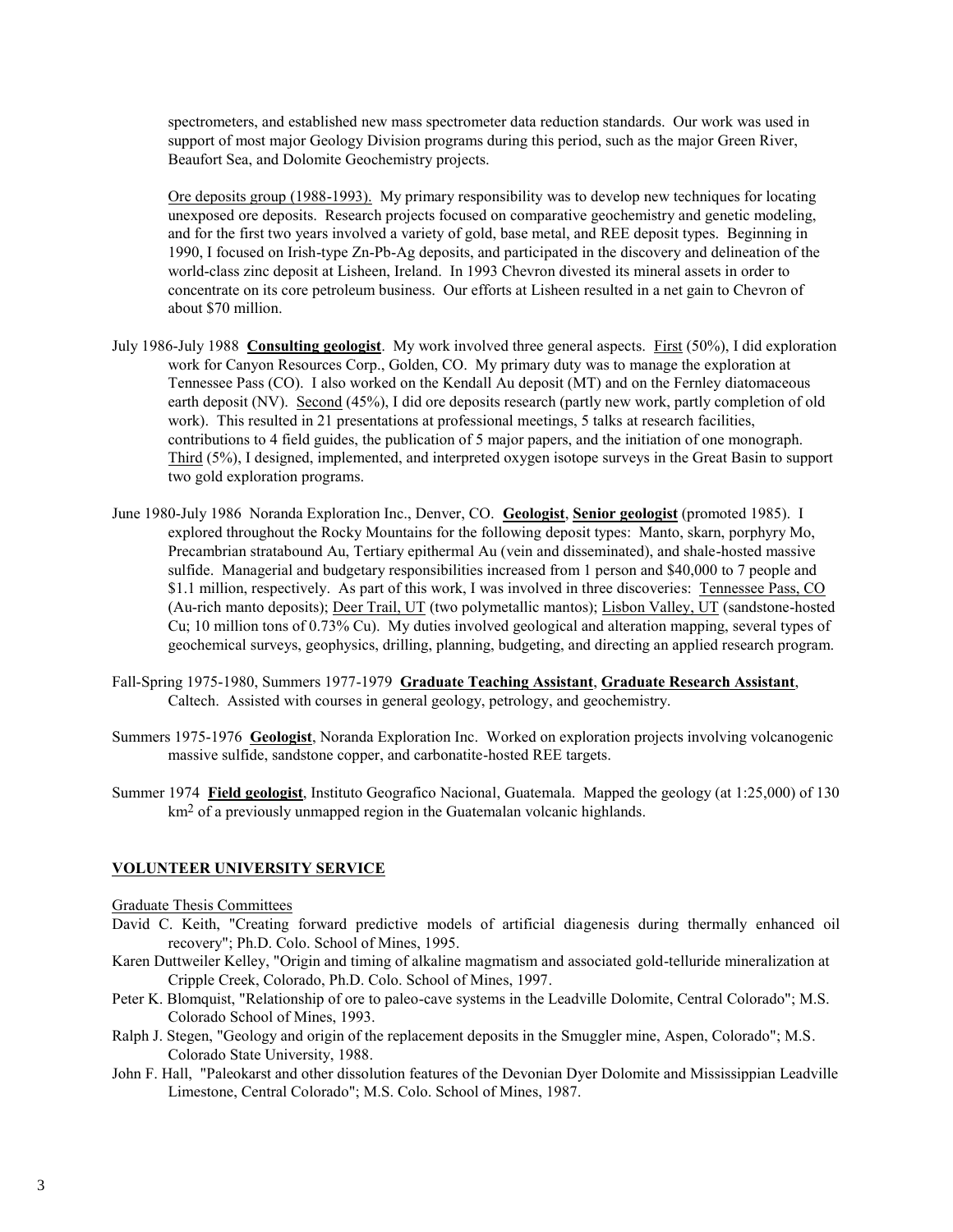### Guest Lectures

1980-Present. Have lectured widely, including at Brown University, University of Southern California, Johnson Space Center, Ames Research Center, Colorado School of Mines, Colorado State University, University of Colorado, University of Texas (Austin), University of California (Davis), University of Cincinnati, Lawrence Livermore National Laboratory, U.S. Geological Survey (Reston), the Lamont-Doherty Geological Observatory, and the Irish Geological Survey (Dublin),.

### Courses Taught

1984-1988 "A total concept of the mining industry" at Colorado School of Mines.

2008 Academy of Program/Project & Engineering Leadership (APPEL); Course Name: Principal Investigator Team Forum #1; Course Dates & Location: August 4-7, 2008, Annapolis, Maryland

### Positions Held

Colorado School of Mines, Adjunct Assistant Professor, 1987-1989; Adjunct Associate Professor, 1989-Present. Colorado State University, Affiliate Professor, 1984-Present.

# **PROFESSIONAL SOCIETIES AND SERVICE**

### Geological Society of America:

*Membership:* 1978-1989 Member; 1989-present Fellow.

May 5-6, 1987, and again Nov. 4-5, 1988: Prepared and led the GSA-sponsored field trip "Geology and Mineral Resources of Central Colorado" (with J.C. Reed, Jr. and B. Bryant)

### Society of Economic Geologists:

*Membership:* 1975-1980 Student Member; 1980-1986 Associate Member; 1986-1989 Member; 1990 present Fellow; 1991 elected Lifetime Member of SEG Pubco.

- 1994: Chairman, Nominating committee.
- 1994-1996: Member of SEG Council.
- 1990-1994: Member of the Editorial Board for the journal Economic Geology. Commended 1992 as one of the top Associate Editors.
- 1990: Senior editor, "Carbonate-hosted sulfide deposits of the central Colorado Mineral Belt", (Economic Geology Monograph 7, 424 p.).
- 1988: Led the SEG-sponsored field trip "Geology and Mineralization of the Gilman-Leadville area, Colorado" (with T.B. Thompson; Soc. Econ. Geol. Guidebook Series, V. 2, 126 p.)

Mineralogical Society of America: Past member.

American Geophysical Union: Past member.

Geochemical Society: Past member.

American Association of Petroleum Geologists: Past member.

# **HONORS AND AWARDS**

- July, 2008. NASA Exceptional Achievement Medal. "For exceptional achievement in developing a consensus strategy for the next decade of Mars exploration".
- April, 2009. NASA Group Achievement Award. "For exceptional multinational collaboration in planning a potential international Mars Sample Return mission." From the nomination letter: "The International Mars Architecture for the Return of Samples (iMARS) team produced, in only 10 months, a consensus international plan for the first-ever Mars sample return mission. The iMARS team met only three times, but arrived at the consensus plan by leveraging hours of outside analyses from the participating organizations, using remote collaboration tools, and adopting a highly effective compromise-oriented approach. Achieving such multilateral consensus in such a short time was possible only because of the skill, dedication and tenacity of the iMARS team members. NASA has greatly benefited from having this foundation of international cooperation and support in developing plans for the future of the Mars Exploration Program and perhaps the most challenging and exciting mission in the planetary exploration queue."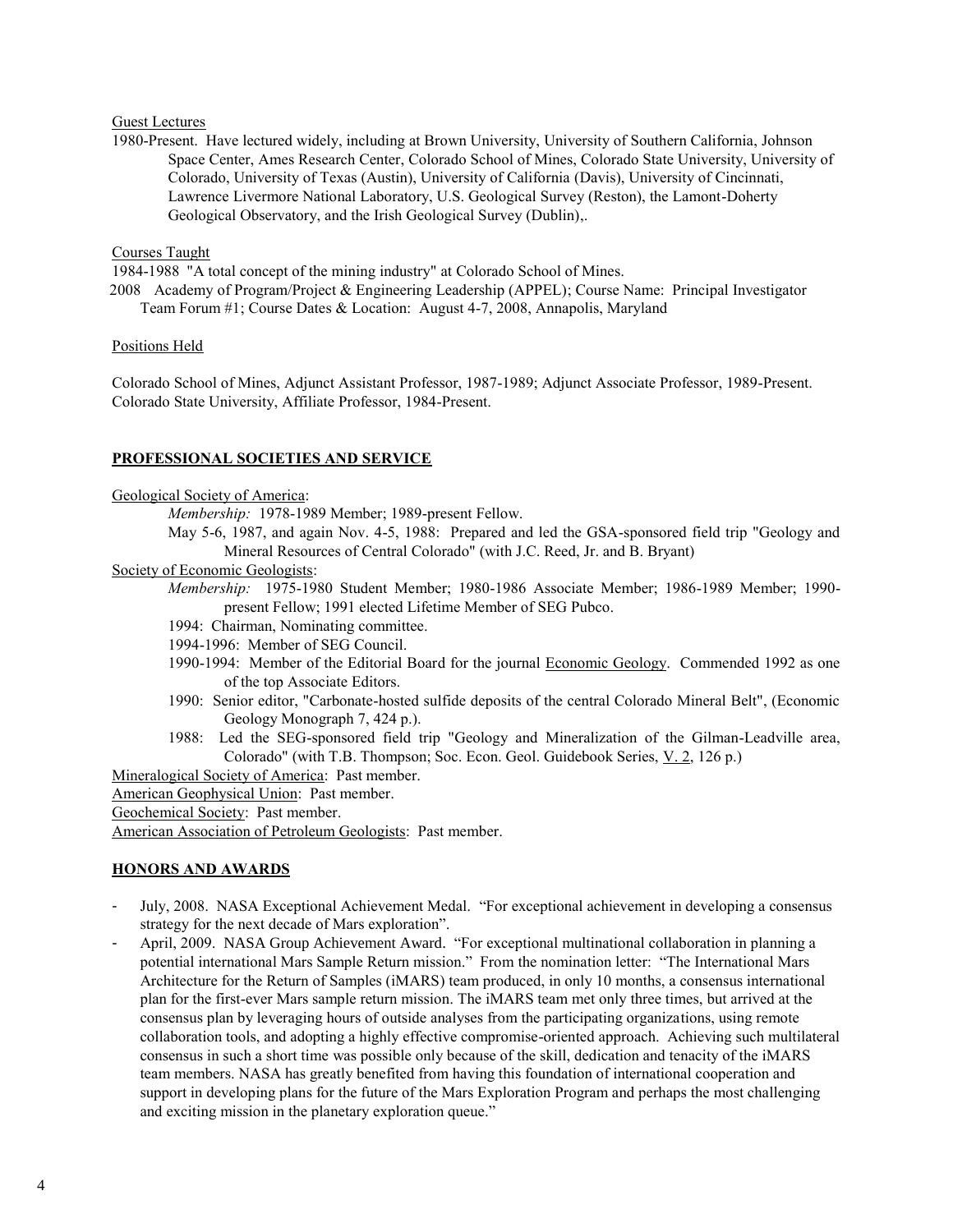# **FOREIGN LANGUAGES**

Reading knowledge of French and Spanish.

# **COMMUNITY VOLUNTEER WORK**

**Primary Education** 

- Rolling Hills Elementary School, Fullerton, CA: School Site Council 1990-1992 (held one of four parent elective positions in a school of 550 students), President 1991-1992.
- Volunteer science teacher, Grades K-5; Science Fair judge, Grades 7-8.

# Youth Athletics

- Fullerton Rangers Youth Soccer Club: Assistant coach 1989, Head coach 1990-1995.
- American Softball Association: Manager, Head coach, Board member, 1990-2006.
- Golden Hills Little League: Manager 1991-1994.
- National Junior Basketball League: Coach 1994-1999.

May 1, 2010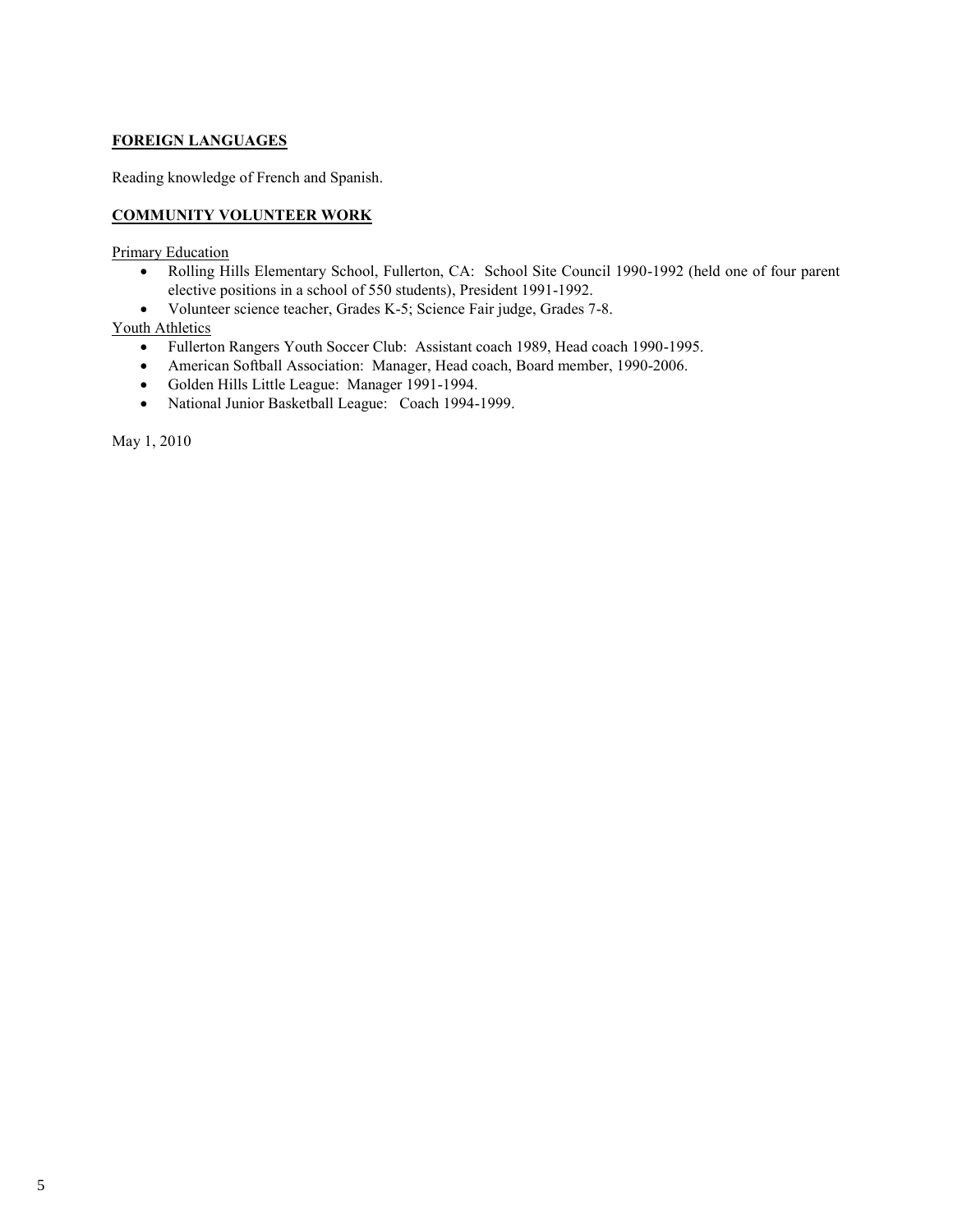#### **BIBLIOGRAPHY**

#### Dissertation

**Beaty, D.W.,** 1980, Part I. Comparative petrology of the Apollo 11 mare basalts. Part II. The oxygen isotope geochemistry of the Abitibi greenstone belt: Unpub. Ph.D. thesis, California Inst. of Technology, 463 p.

### Publications

- **Beaty, D.W.**, Dymek, R.F. and Albee, A.L., 1977, Petrographic investigation of 10003, the oldest mare basalt (abs.): Lunar Science VIII, p. 79-81. The Lunar Science Institute, Houston, Texas.
- Albee, A.L., **Beaty, D.W.**, Chodos, A.A., Quick, J.E., 1977, Quantitative measurement of petrographic properties by computer-controlled energy-dispersive analysis (abs.): Geol. Soc. Amer. Abs. w. Progs., v. 9, p. 874.
- **Beaty, D.W.** and Albee, A.L., 1978, A textural, modal, and chemical classification of the Apollo 11 low-K basalts (abs.): Lunar and Planetary Science IX, p. 58-60. The Lunar and Planetary Institute, Houston, Texas.
- Beaty, D.W. and Albee, A.L., 1978, Comparative petrology of the Apollo 11 high-K basalts (abs.): Lunar and Planetary Science IX, p. 61-63. The Lunar and Planetary Inst., Houston, Texas.
- **Beaty, D.W.** and Albee, A.L., 1978, Comparative petrology and possible genetic relations among the Apollo 11 basalts: Proc. Lunar Sci. Conf. 9th, p. 359-463.
- **Beaty, D.W.** and Albee, A.L., 1979, Silica solid solution in natural plagioclase (abs.): EOS Trans. Amer. Geophys. Union, v. 60, p. 415.
- **Beaty, D.W.**, Hill, S.M.R. and Albee, A.L., 1979, Low-K basaltic fragments from Apollo 11 soils (abs.): Lunar and Planetary Science X, p. 86-88. The Lunar and Planetary Institute, Houston, Texas.
- **Beaty, D.W.**, Hill, S.M.R., Albee, A.L. and Baldridge, W.S., 1979, Apollo 12 feldspathic basalts 12031, 12038 and 12072: Petrology, comparison and interpretations (abs.): Lunar and Planetary Science X, p. 115-139. The Lunar and Planetary Institute, Houston, Texas.
- **Beaty, D.W.**, Hill, S.M.R. and Albee, A.L., 1979, Petrology of a new rock type from Apollo 11: Group D basalts (abs.): Lunar and Planetary Science  $X$ , p. 89-91. The Lunar and Planetary Institute, Houston, Texas.
- Baldridge, W.S., **Beaty, D.W.**, Hill, S.M.R. and Albee, A.L., 1979, The petrology of the Apollo 12 pigeonite basalt suite: Proc. Lunar Sci. Conf. 10th, p. 141-179.
- **Beaty, D.W.**, Hill, S.M.R. and Albee, A.L., 1979, Comparative petrology and significance of the Apollo 11 high-K vitrophyres (abs.): Lunar and Planetary Science X, p. 83-85. The Lunar and Planetary Science Institute, Houston, Texas.
- **Beaty, D.W.**, Hill, S.M.R., Albee, A.L., M.-S. Ma and Schmitt, R.A., 1979, The petrology and chemistry of basaltic fragments from the Apollo 11 soil, Part I: Proc. Lunar Sci. Conf. 10th, p. 41-75.
- **Beaty, D.W.** and Taylor, H.P., Jr., 1979, Oxygen isotope geochemistry of the Abitibi greenstone belt, Ontario: Evidence for seawater/rock interaction and implications regarding the isotopic composition and evolution of the ocean and oceanic crust (abs.): Geol. Soc. Amer. Abs. w. Progs., v. 11, p. 386.
- Albee, A.L., **Beaty, D.W.**, Chodos, A.A. and Quick, J.E., 1980, Quantitative analysis of petrographic properties and of mineral compositions with a computer-controlled energy-dispersive system: Trans. 8th International Cong. on X-Ray Optics and Microanalysis, D.R. Beaman, ed., Pendell Publishing Company, p. 526-537.
- **Beaty, D.W.** and ten others, 1980, Mapa Geologico de Cuilapa, Guatemala: Instituto Geografico Nacional de Guatemala, Hoja 2158 IVG.
- **Beaty, D.W.** and Albee, A.L., 1980, Silica solid solution and zoning in natural plagioclase: Am. Mineralogist, v. 65, p. 63-74.
- Hill, S.M.R., **Beaty, D.W.** and Albee, A.L., 1980, Petrology of two Luna 24 samples: 24067,3200 and 24067,3600 (abs.): Lunar and Planetary Science XI, p. 447-449. The Lunar and Planetary Institute, Houston.
- **Beaty, D.W.** and Albee, A.L., 1980, Petrology of a pyroxenite xenolith in mare basalt 10050 (abs.): Lunar and Planetary Science XI, p. 67-69. The Lunar and Planetary Institute, Houston.
- **Beaty, D.W.** and Albee, A.L., 1980, The petrography of basaltic fragments in Apollo 11 drive tubes 10004 and 10005 (abs.): Lunar and Planetary Science XI, p. 64-66.
- **Beaty D.W.** and Taylor, H.P., Jr., 1980, The oxygen isotope geochemistry of the Kidd Creek mine: Evidence for a high-<sup>18</sup>O ore-forming solution and implications regarding the genesis of volcanogenic massive sulfide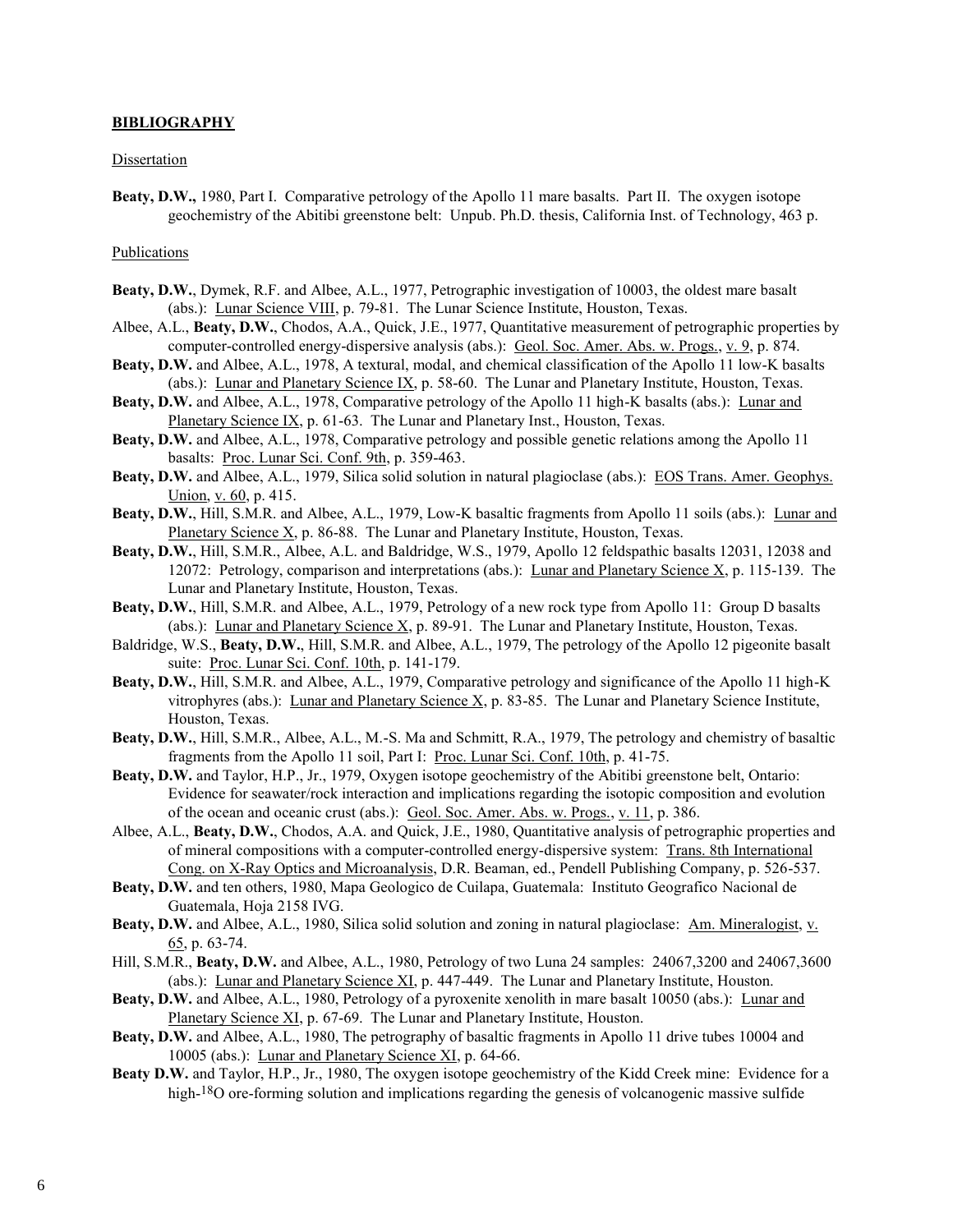deposits (abs.): Geol. Soc. Amer. Abs. w. Progs., v. 12, 384.

- Beaty, D.W. and Taylor, H.P., Jr., 1980, Early crustal hydrothermal processes and the  $18O/16O$  evolution of seawater: Evidence from the Amulet mine (abs.): EOS Trans. Amer. Geophys. Union, v. 61, p. 386.
- Grove, T.L. and **Beaty, D.W.,** 1980, Origin of textural diversity in Apollo 11 high-K basalt (abs.): Lunar and Planetary Science XI, p. 371-373. The Lunar and Planetary Institute, Houston.
- Grove, T.L. and **Beaty, D.W.**, 1980, Classification, experimental petrology and possible volcanic histories of the Apollo 11 high-K basalts: Proc. Lunar Sci. Conf. 11th, p. 149-178.
- **Beaty, D.W.** and Albee, A.L., 1980, The geology and petrology of the Apollo 11 landing site: Proc. Lunar Sci. Conf. 11th, p.23-36.
- Ma, M.S., Schmitt, R.A., **Beaty, D.W.** and Albee, A.L., 1980, The petrology and chemistry of basaltic fragments from the Apollo 11 soil: Drive tubes 10004 and 10005: Proc. Lunar Sci. Conf. 11th, p. 37-48.
- **Beaty, D.W.** and Taylor, H.P., Jr., 1982, The oxygen isotope geochemistry of komatiites: Evidence for water-rock interactions: in Komatiites (Arndt, N.T., and Nisbet, E., eds.), Allen and Unwin, Inc., p. 267-280.
- **Beaty, D.W.** and Taylor, H.P., Jr., 1982, Some petrologic and oxygen isotopic relationships in the Amulet mine, Noranda, Quebec, and their bearing on the origin of Archean massive sulfide deposits: Economic Geology, v. 77, p. 95-108.
- Taylor, H.P., Jr., and **Beaty, D.W.**, 1984, Oxygen and hydrogen isotope studies of hydrothermal interactions in volcanic plutonic complexes, with applications to the formation of submarine ore deposits: in Recent Advances in the Geochemistry of Ore Deposits, p.53-58. The Mineral Exploration Research Institute; Montreal, Quebec.
- **Beaty, D.W.** and Cunningham, C.G., 1984, Igneous-related hydrothermal origin of the Deer Trail Pb-Zn-Ag-Au-Cu manto deposits, Marysvale, Utah (abs.): Geol. Soc. Amer. Abs. w. Progs., v. 16, p. 440-441.
- **Beaty, D.W.**, Saunders, D.M., Landis, G.P., Naeser, C.W., and Tschauder, R.J., 1985, Two episodes of sulfide deposition in paleo-caves in the Leadville Dolomite at Red Cliff, Colorado: in 1985 SEPM Midyear Meeting Field Guides (De Voto, R.H., ed.), p. 6-127 to 6-136. The Society of Economic Paleontologists and Mineralogists; Denver, Colorado.
- Lynch, W.C., **Beaty, D.W.**, Gonzalez-Urien, E., and Reisbick, F., 1985, The Mt. Bellview, Colorado igneoushydrothermal-breccia complex: A calc-alkaline molybdenite occurrence (abs.): Geol. Soc. Amer. Abs. w. Progs., v. 17, p. 253.
- **Beaty, D.W.**, 1985, The oxygen and carbon isotope geochemistry of the Leadville Formation: in 1985 SEPM Midyear Meeting Field Guides (De Voto, R.H., ed.), p. 6-71 to 6-78. The Society of Economic Paleontologists and Mineralogists, Denver, Colorado.
- Thompson, T.B., **Beaty, D.W.**, Gonzalez-Urien, E., Cunningham, C.G., and Naeser, C.W., 1985, Fission track dating, stable isotopes, and fluid inclusions related to the origin of ore deposits at the Leadville and Gilman districts, Colorado (abs.): 114th Annual Mtg. AIME Tech. Prog., p. 27.
- Thompson, T.B., **Beaty, D.W.**, Naeser, C.W., and Cunningham, C.G., 1985, Origin of the ore deposits at Gilman and Leadville, Colorado: in 1985 SEPM Midyear Meeting Field Guides (De Voto, R.H., ed.), p. 6-137 to 6- 142. The Society of Economic Paleontologists and Mineralogists; Denver, Colorado.
- O'Neill, T.F., Merchant, J.S., **Beaty, D.W.,** and Whitney, G., 1985, Altered igneous rocks around Rocky Mountain manto deposits: The Gilman, Colorado, example (abs.): Geol. Soc. Amer. Abs. w. Progs., v. 17, p. 682.
- **Beaty, D.W.**, Thompson, T.B., and Solomon, G.C., 1985, The Leadville, Colo. district: Oxygen isotopic evidence for a magmatic-hydrothermal origin (abs.): Geol. Soc. Amer. Abs. w. Progs., v. 17, p. 521.
- Saunders, D.M., **Beaty, D.W.** and Thompson, T.B., 1986, The geochemistry of the Park Utah West vein and the origin of the Park City District, Utah (abs.): Geol. Soc. Amer. Abs. w. Progs., v. 18, p. 409.
- **Beaty, D.W.**, Naeser, C.W., and Lynch, W.C., 1986, Geology and significance of the auriferous manto deposits at Tennessee Pass, Colorado (abs.): Geol. Soc. Amer. Abs. w. Progs., v. 18, p. 537.
- **Beaty, D.W.**, Lynch, W.C. and Solomon, G.C., 1986, Origin of the ore deposits at Gilman, Colorado; oxygen and hydrogen isotopic constraints (abs.): Geol. Soc. Amer. Abs. w. Progs., v. 18, p. 537.
- **Beaty, D.W.**, Cunningham, C.G., Rye, R.O., Steven, T.A., Gonzalez-Urien, E., 1986, Geology and genesis of the Deer Trail Pb-Zn-Ag-Au manto deposits, Marysvale district, West-Central Utah: Economic Geology, v. 81, p. 1932-1952.
- Stegen, R.J., Thompson, T.B., and **Beaty, D.W.**, 1987, Evidence for multiple episodes and styles of brecciation, Smuggler mine, Aspen, Colorado (abs.): Geol. Soc. Amer. Abs. w. Progs., v. 19, p. 336.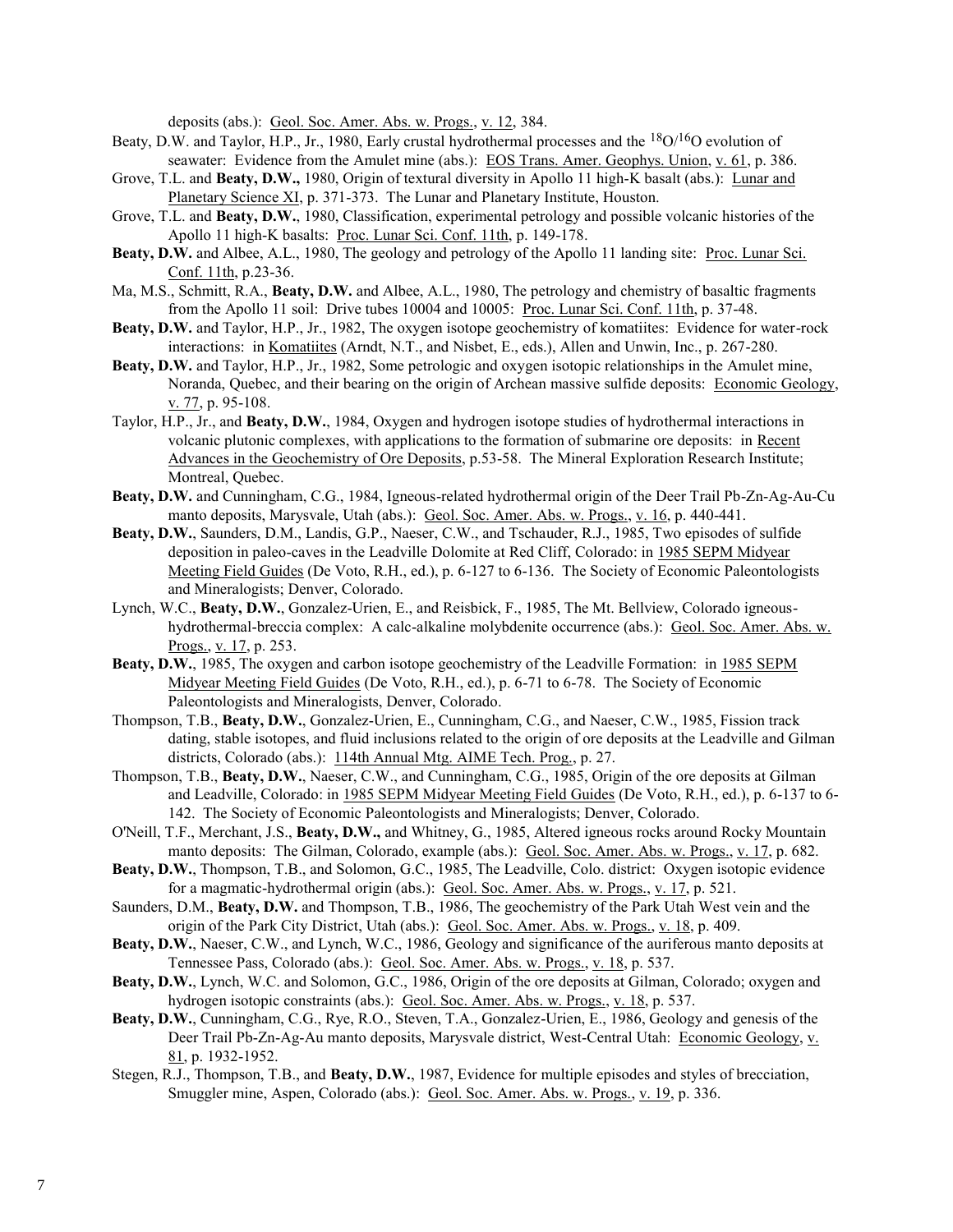- **Beaty, D.W.**, Hahn, G.A., and Threlkeld, W.E., 1987, Comparative geochemistry of tourmaline- and albite-bearing alteration zones, Belt/Purcell Supergroup: Sullivan and a barren system (Trestle Creek, ID) (abs.): Geol. Soc. Amer. Abs. w. Progs, v. 19, p. 583.
- Stegen, R.J., Thompson, T.B., and **Beaty, D.W.**, 1987, The origin of the Aspen district, Colorado, based on geochemistry and petrology of the Smuggler mine manto ores (abs.): Geol. Soc. Amer. Abs. w. Progs., v. 19, p. 336.
- **Beaty, D.W.**, Naeser, C.W., and Lynch, W.C., 1987, The origin and significance of the stratabound carbonatehosted deposits at Tennessee Pass, Colorado: Econ. Geol., v. 82, p. 2158-2178.
- **Beaty, D.W.**, 1987, The use of <sup>18</sup>O/<sup>16</sup>O data to discriminate between gold-rich and barren epithermal systems, UT, NV, (abs.): Geol. Soc. Amer. Abs. w. Progs., v. 19, p. 260.
- **Beaty, D.W.** and Lynch, W.C., 1987, Metallogenesis of Precambrian-hosted vein ores, Sugarloaf and St. Kevin districts, Colorado (abs.): Geol. Soc. Amer. Abs. w. Progs., v. 19, p. 260.
- Snow, G.G., and **Beaty, D.W.**, 1987, The recession in metals economic geology of 1982-1986: Causes and longterm implications (abs.): Geol. Soc. Amer. Abs. w. Progs., v. 19, p. 851.
- **Beaty, D.W.**, Naeser, C.W., and Cunningham, C.G., 1988, Source of the fluids responsible for the manto/chimney sulfide complex at Gilman, Colorado: Results of deep drilling beneath the orebody (abs.): Geol. Soc. Amer. Abs. w. Progs, v. 20, p. 406.
- **Beaty, D.W.**, and Thompson, T.B., 1988, Carbonate-rich alteration assemblages in porphyry around manto-type orebodies in central Colorado, and their exploration significance (abs.): Geol. Soc. Amer. Abs. w. Progs, v.  $20$ , p. 406.
- **Beaty, D.W.**, and Taylor, H.P., Jr., and Coad, P.R., 1988, An oxygen isotope study of the Kidd Creek, Ontario volcanogenic massive sulfide deposit: Evidence for a high-<sup>18</sup>O ore fluid: Economic Geology, v. 83, p. 1-17.
- **Beaty, D.W.**, Naeser, C.W., Cunningham, C.G., and Landis, G.P., 1988, Genetic model for the Gilman District, Colo., based on fluid inclusion, stable isotope, geologic, and fission-track time/temperature studies (abs.): Geol. Soc. Amer. Abs. w. Progs, v. 20, p. A38.
- Pohl, D.C., and **Beaty, D.W.**, 1988, A telluride geothermometer assemblage from a new manto type Au-Ag deposit, Buckeye Gulch, Tennessee Pass area, Colorado (abs.): Geol. Soc. Amer. Abs. w. Progs, v. 20, p. A38.
- Thompson, T.B., and **Beaty, D.W.**, 1988, The origin of the Leadville district: A century of research and the development of a comprehensive genetic model (abs.): Geol. Soc. Amer. Abs. w. Progs, v. 20, p. A38-39.
- Holland, P.T., **Beaty, D.W.**, and Snow, G.G., 1988, Elemental and oxygen isotope geochemistry of jasperoid in the northern Great Basin: Implications for fluid composition and evolution in Carlin-type hydrothermal systems (abs.): Geol. Soc. Amer. Abs. w. Progs, v. 20, p. A275.
- Stegen, R.J., and **Beaty, D.W.**, 1988, Constraints on genetic models for the Aspen District, Colo., derived from fluid inclusion, stable isotope, and geologic studies (abs.): Geol. Soc. Amer. Abs. w. Progs, v. 20, p. A278.
- Lynch, W.C., Stegen, R.J., **Beaty, D.W.**, and Saunders, D.M., 1988, A practical classification system and exploration models for precious metal-rich manto deposits, Eastern Great Basin, NV, UT, and Central Rocky Mountains, CO (abs.): in Bulk Mineable Precious Metal Deposits of the Western United States (Schafer, R.W., Cooper, J.J., and Vikre, P.G., eds.), p. 750. The Geological Soc. of Nevada; Reno, NV.
- Blomquist, P.K., Perry, R.V., and **Beaty, D.W.**, 1988, The geology of "Sherman-type" Ag-Pb-Zn-Ba deposits in the Leadville Formation, Spring Creek area, central Colorado (abs.): Geol. Soc. Amer. Abs. w. Progs, v. 20, p. A336-A337.
- **Beaty, D.W.**, Johansing, R.J., Thompson, T.B., 1988, Stratigraphy of the Mississippian Leadville Dolomite, Gilman to Leadville, Colorado: Redefinition of the Castle Butte and Red Cliff Members: in Thompson, T.B. and Beaty, D.W., eds., Geology and Mineralization of the Gilman-Leadville area, Colorado: Soc. Econ. Geol. Guidebook Series, v. 2, p. 9-34.
- **Beaty, D.W.**, Hahn, G.A., and Threlkeld, W.E., 1988, Field, isotopic and chemical studies of tourmaline-bearing rocks, Belt/Purcell Supergroup: Genetic constraints and exploration significance for Sullivan-type deposits: Can. Jour. Earth Sci., v. 25, p. 392-402.
- **Beaty, D.W.**, 1988, Road log and stop descriptions, Minturn to Leadville, Colorado: in Thompson, T.B. and Beaty, D.W., eds., Geology and Mineralization of the Gilman-Leadville area, Colorado: Soc. Econ. Geol. Guidebook Series, v. 2, p. 36-53.
- Pohl, D.C., and **Beaty, D.W.**, 1988, The petrology of mixed telluride, sulfosalt, sulfide ores in Buckeye Gulch,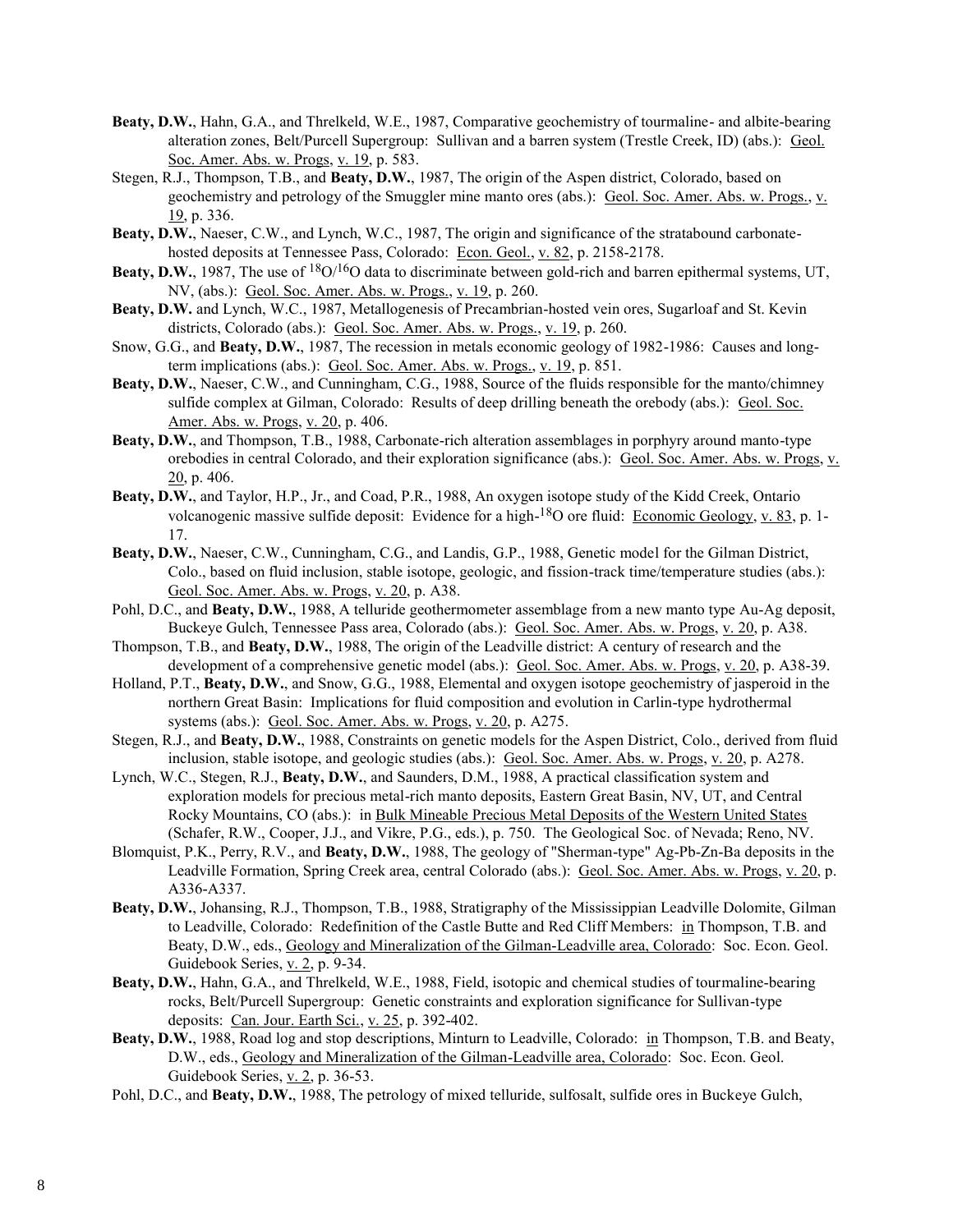Leadville area, Colorado: in Modreski, P.J., ed., Mineralogy of Precious Metal Deposits, p. 33-39. Friends of Mineralogy, Colorado Chapter, Denver, Colorado.

- **Beaty, D.W.**, 1988, Geology of the Red Cliff District, Eagle County, Colorado, and the form, setting, and geochemistry of the constituent Ag-Zn-Pb deposits: in Thompson, T.B. and Beaty, D.W., eds., Geology and Mineralization of the Gilman-Leadville area, Colorado: Soc. Econ. Geol. Guidebook Series, v. 2, p. 55-65.
- **Beaty, D.W.**, Naeser, C.W., Cunningham, C.G., and Landis, G.P., 1988, Genetic model for the Gilman District, Colo., based on fluid inclusion, stable isotope, geologic, and fission-track time/temperature studies (abs.): in Thompson, T.B. and Beaty, D.W., eds., Geology and Mineralization of the Gilman-Leadville area, Colorado: Soc. Econ. Geol. Guidebook Series, v. 2, p. 66-75.
- Stegen, R.J., **Beaty, D.W.**, and Thompson, T.B., 1988, Paragenesis of the mineralization event at Aspen, Colorado, based on structural, textural, and mineralogical studies of the orebodies in the Smuggler Mine: in Modreski, P.J., ed., Mineralogy of Precious Metal Deposits, p. 141-147. Friends of Mineralogy, Colorado Chapter, Denver, Colorado.
- Whitney, Gene, Beaty, D.W., and Hunt, W.H., 1988, The presence of rectorite in hydrothermally altered porphyry associated with gold-rich mantos, Buckeye Gulch, central Colorado: in Modreski, P.J., ed., Mineralogy of Precious Metal Deposits, p. 148-156. Friends of Mineralogy, Colorado Chapter, Denver, Colorado.
- **Beaty, D.W.**, 1988, History and geology of the Gilman District (p. 106-108), Stratigraphy of the Leadville Dolomite  $(p. 109-111)$ , History and geology of the Leadville District (with Thompson, T.B., p. 102-105): in Holden, G.S., ed., Geological Society of America Field Trip Guidebook, 1988. The Geol. Soc. of Amer., Boulder, CO.
- Holland, P.T., **Beaty, D.W.,** and Snow, G.G., 1988, Comparative elemental and oxygen isotope geochemistry of jasperoid in the northern Great Basin: Evidence for distinctive fluid evolution in gold-producing hydrothermal systems: Economic Geology, v. 83, p. 1401-1423.
- **Beaty, D.W.**, Cunningham, C.G., Naeser, C.W., and Landis, G.P., 1989, Genetic model for the carbonate-hosted Pb-Zn-Cu-Ag-Au manto-chimney deposits of the Gilman, Colorado District, based on fluid inclusion, stable isotope, geologic, and fission-track time/temperature studies: U.S. Geol. Survey Circular 1035, p. 4-5.
- **Beaty, D.W.**, and Taylor, H.P., Jr., and Coad, P.R., 1989, An oxygen isotope study of the Kidd Creek, Ontario volcanogenic massive sulfide deposit: Evidence for a high-<sup>18</sup>O ore fluid--A reply: Economic Geology, v. 84, p. 200.
- **Beaty, D.W.**, 1989, Mineral deposits and geology of central Colorado (with Bryant, B., p. 1-15), The Aspen mining district (with 3 co-authors, p. 27-32), The Gilman mining district (with 3 co-authors, p. 32-38), The Leadville mining district (with Thompson, T.B., p. 44-49): in Bryant, B., and Beaty, D.W., eds., Mineral Deposits and Geology of Central Colorado, Int. Geol. Cong. Field Trip Guidebook T129.
- **Beaty, D.W.**, Stegen, R.J., and Thompson, T.B., 1989, Stable isotopic evidence for an evolving magmatichydrothermal ore-forming system at Aspen, Colorado (abs.): Geol. Soc. Amer. Abs. w. Progs, v. 21, p. A251.
- Holland, P.T., **Beaty, D.W.,** and Snow, G.G., 1989, Comparative elemental and oxygen isotope geochemistry of jasperoid in the northern Great Basin: Evidence for distinctive fluid evolution in gold-producing hydrothermal systems--A reply: Economic Geology, v. 84, p. 1707-1712.
- **Beaty, D.W.**, 1989, The development and application of genetic and exploration models for polymetallic manto deposits using isotopic data (abs.): in Kaplan, I., O'Neil, J., and Taylor, H.P., Jr., eds., Epstein 70th Birthday Symposium Abstracts w. Program, p. 132-134.
- **Beaty, D.W.**, Landis, G.P., and Thompson, T.B., 1990, Comparative geology and genetic relationships among the Pb-Zn-Ag-Au ores hosted in the Leadville Dolomite in central Colorado (abs.): Geol. Soc. Amer. Abs. w. Progs, v. 22, p. A181.
- Hitzman, M.W., O'Connor, P., Shearley, E., Schaffalitzky, C., Hough, D., **Beaty, D.W.**, Allan, J.R., and Thompson, T.B., 1990, Discovery and geology of the Lisheen Zn-Pb-Ag prospect, Co. Tipperary, Ireland (abs.): The Irish minerals industry--A review of the decade; Abstracts volume and Programme, p. 33-34. The Irish Association for Economic Geology.
- **Beaty, D.W.**, and Merchant, J.S., 1990, Origin of the ore deposits at Gilman, Colorado. Part I: Introduction: in Beaty, D.W., Landis, G.P., and Thompson, T.B., eds., Carbonate-hosted Sulfide Deposits of the Central Colorado Mineral Belt, Econ. Geol. Monograph #7, p. 198-203.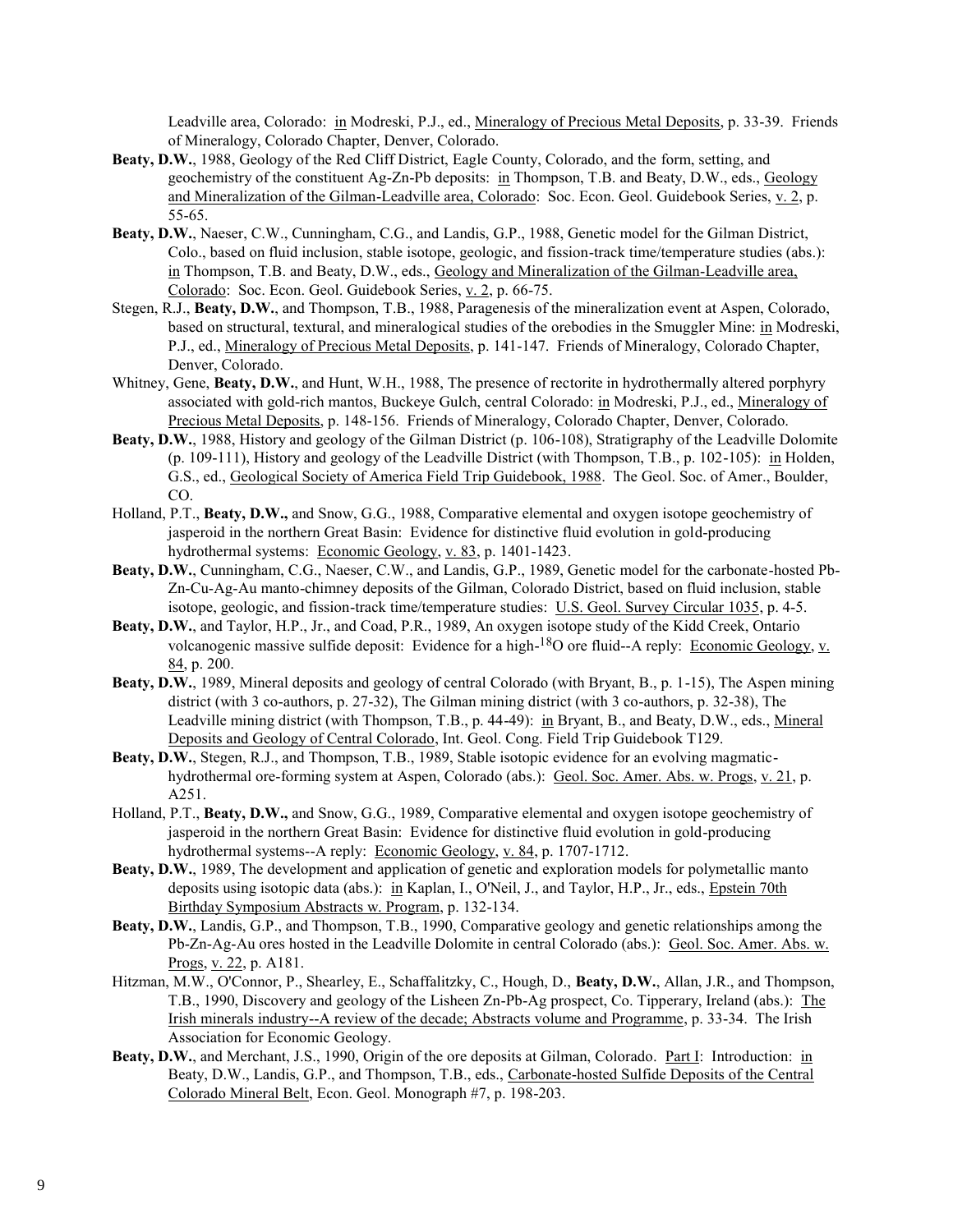- **Beaty, D.W.**, Merchant, J.S., O'Neill, T.F., and Titley, S.R., 1990, Origin of the ore deposits at Gilman, Colorado. Part II: Alteration, veining, and carbonate-replacement patterns surrounding the main manto/chimney complex: in Beaty, D.W., Landis, G.P., and Thompson, T.B., eds., Carbonate-hosted Sulfide Deposits of the Central Colorado Mineral Belt, Econ. Geol. Monograph #7, p. 203-219.
- Naeser, C.W., Cunningham, C.G., and **Beaty, D.W.,** 1990, Origin of the ore deposits at Gilman, Colorado. Part III: Fission-track and fluid inclusion studies: in Beaty, D.W., Landis, G.P., and Thompson, T.B., eds., Carbonate-hosted Sulfide Deposits of the Central Colorado Mineral Belt, Econ. Geol. Monograph #7, p. 219-228.
- **Beaty, D.W.** and G.P. Landis, 1990, Origin of the ore deposits at Gilman, Colorado. Part IV: Stable isotope geochemistry: in Beaty, D.W., Landis, G.P., and Thompson, T.B., eds., Carbonate-hosted Sulfide Deposits of the Central Colorado Mineral Belt, Econ. Geol. Monograph #7, p. 228-245.
- Wendlandt, R.F., Harrison, W.J., and **Beaty, D.W.,** 1990, Origin of the ore deposits at Gilman, Colorado. Part V: A reaction path model for the formation of the manto-type massive sulfide replacement deposits: in Beaty, D.W., Landis, G.P., and Thompson, T.B., eds., Carbonate-hosted Sulfide Deposits of the Central Colorado Mineral Belt, Econ. Geol. Monograph #7, p. 246-254.
- **Beaty, D.W.**, Cunningham, C.G., Harrison, W.J., Landis, G.P., Merchant, J.S., Naeser, C.W., and Wendlandt, R.F., 1990, Origin of the ore deposits at Gilman, Colorado. Part VI: Discussion and genetic model: in Beaty, D.W., Landis, G.P., and Thompson, T.B., eds., Carbonate-hosted Sulfide Deposits of the Central Colorado Mineral Belt, Econ. Geol. Monograph #7, p. 255-265.
- Thompson, T.B., and **Beaty, D.W.**, 1990, Geology and the origin of ore deposits in the Leadville district, Colorado: Part II. Oxygen, hydrogen, carbon, sulfur, and lead isotope data and development of a genetic model: in Beaty, D.W., Landis, G.P., and Thompson, T.B., eds., Carbonate-hosted Sulfide Deposits of the Central Colorado Mineral Belt, Econ. Geol. Monograph #7, p. 156-179.
- Stegen, R.J., **Beaty, D.W.**, and Thompson, T.B., 1990, The origin of the Ag-Pb-Zn-Ba deposits at Aspen, Colorado, based on geologic and geochemical studies of the Smuggler orebody: in Beaty, D.W., Landis, G.P., and Thompson, T.B., eds., Carbonate-hosted Sulfide Deposits of the Central Colorado Mineral Belt, Econ. Geol. Monograph #7, p. 266-300.
- Pohl, D.C., and **Beaty, D.W.**, 1990, The mineralogy and petrology of telluride-sulfosalt-sulfide replacement deposits in the Leadville Dolomite, Buckeye Gulch, Colorado: in Beaty, D.W., Landis, G.P., and Thompson, T.B., eds., Carbonate-hosted Sulfide Deposits of the Central Colorado Mineral Belt, Econ. Geol. Monograph #7, p. 407-416.
- **Beaty, D.W.**, Johansing, R.J., Thompson, T.B., 1990, The stratigraphic position, lithologic character, and preore dissolution features of ore-bearing beds in the Leadville Dolomite, Leadville-Gilman area: in Beaty, D.W., Landis, G.P., and Thompson, T.B., eds., Carbonate-hosted Sulfide Deposits of the Central Colorado Mineral Belt, Econ. Geol. Monograph #7, p. 118-129.
- **Beaty, D.W.**, Landis, G.P., and Thompson, T.B., 1990, Carbonate-hosted sulfide deposits of the central Colorado Mineral Belt: Introduction, general discussion, and summary: in Beaty, D.W., Landis, G.P., and Thompson, T.B., eds., Carbonate-hosted Sulfide Deposits of the Central Colorado Mineral Belt, Econ. Geol. Monograph #7, p. 1-18.
- Bakke, E.L., **Beaty, D.W.**, and Hayes, J.M., 1991, Re-evaluation of isotope ratios in the PDB standard and of algorithms for the calculation of carbon and oxygen isotope abundances (abs.): Geol. Soc. Amer. Abs. w. Progs, v. 23, p. A150.
- **Beaty, D.W.**, Allan, J.R., Hitzman, M.W., and Shearley, E., 1991, The relationship of dolomitization and mineralization at the Lisheen deposit, south-central Ireland (abs.): Geol. Soc. Amer. Abs. w. Progs, v. 23, p. A172-173.
- Hitzman, M.W., and **Beaty, D.W.**, 1992, The Lisheen Zn-Pb-Ag Deposit, Ireland a geologically directed discovery (abs.): International Geological Congress, Kyoto, Japan, v. xx, p. xxx.
- Allan, J.R., **Beaty, D.W.**, Sturtevant, R.G., Hitzman, M.W., and Shearley, E., 1992, The origin of regional dolomite in the Waulsortian of southeast Ireland: Implications for the time of ore deposition (abs.): Geol. Soc. Amer. Abs. w. Progs, v. 24, p. A354.
- Thompson, T.B., Hitzman, M.W., and **Beaty, D.W.**, 1992, Paragenesis and fluid inclusions of the Lisheen Zn-Pb-Ag deposit, County Tipperary, Ireland (abs.): Geol. Soc. Amer. Abs. w. Progs, v. 24, p. A354.
- Hitzman, M.W., O'Connor, P., Shearley, E., Schaffalitzky, C., **Beaty, D.W.**, Allan, J.R., and Thompson, T.B., 1992, Discovery and geology of the Lisheen Zn-Pb-Ag prospect, Rathdowney Trend, Ireland: in Bowden, A.A.,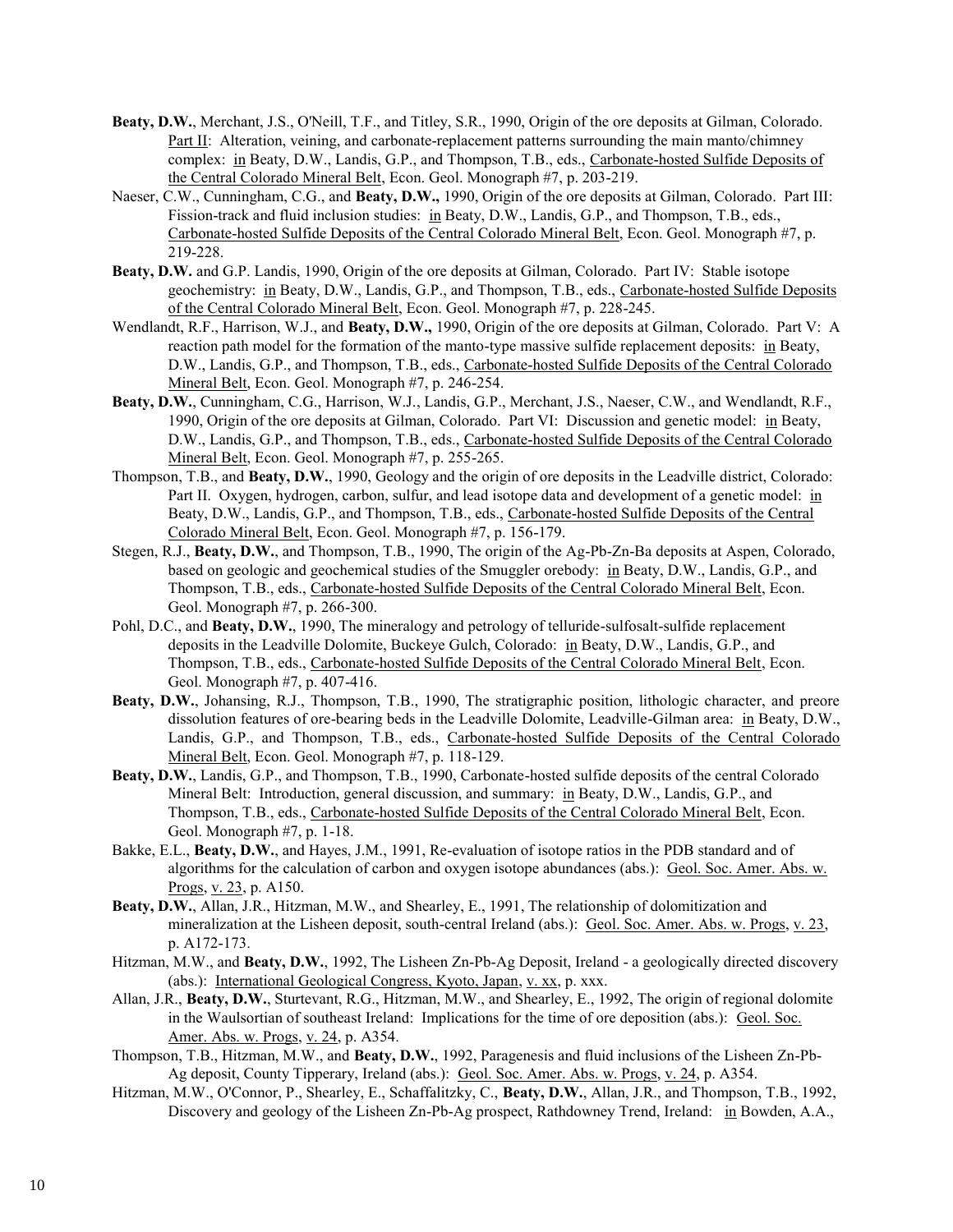Earls, G., O'Connor, P.G., and Pyne, J.F., eds., The Irish Minerals Industry 1980-1990; p. 227-246. The Irish Association for Economic Geology.

- Kieth, D., Semimbar, H., Wendlandt, R.F., Harrison, W.J., and **Beaty, D.W.**, 1993, Laboratory and numerical simulation of fluid-rock interactions during steamflood EOR of a volcaniclastic reservoir (abs.): National American Chemical Society, v., p.
- Hitzman, M.W. and **Beaty, D.W.**, 1996, The Irish Zn-Pb-(Ba) Orefield: in Sangster, D.F., ed., Procedings Volume of the International Field Conference on Carbonate-Hosted Lead-Zonc Deposits; p \_\_. The Society of Economic Geologists.
- Strickland, L.N., **Beaty, D.W.**, and Carpenter, A.B., 1996, Utilization of geological mapping techniques to track scaling tendencies in the Eunice Monument South Unit waterflood, Lea County, New Mexico: NACE National meeting,  $v_{\cdot}$ , p.
- Kelley, Karen D, Stein, Holly J., Snee, Lawrence W., **Beaty, D.W.**, and Thompson, T.B., 1996, Genesis of epithermal gold-telluride deposits and associated alkaline igneous rocks in the Cripple Creek district, Colorado, western U.S. (abs.): International Geological Congress, v., p.
- Wong, T. C., Hwang, R. J., **Beaty, D.W.**, Dolan, J. D., McCarty, R. A., and Franzen, A. L. (1997) Acid sludge characterization and remediation improve well productivity and save costs in the Permian Basin. SPE Production & Facilities Journal, 51-58.
- Kelley, Karen D., Romberger, Samuel B., **Beaty, D.W.**, Pontius, Jeffrey A., Snee, Lawrence W., Stein, Holly J., and Thompson, T.B., 1998, Geochemical and geochronological constraints on the genesis of Au-Te deposits at Cripple Creek, Colorado: Economic Geology, v. 93, p. 981-1012.
- **Beaty, D. W**., G. Briggs and S. M. Clifford, (2000). Strategic planning for exploration of the Martian subsurface, Workshop on Concepts and Approaches for Mars Exploration, Abstract No. 6233.
- **Beaty, D. W**., S. M. Clifford, G. Briggs and J. Blacic, (2000). A strategic framework for the exploration of the Martian subsurface, Mars Program Office White Paper.
- **Beaty, D. W**., A. Coradini, S. Clifford, J. Grant, P. Gogineni, J. Plaut, K. Rainey and A. Safaeinili, (2001). Analysis of the potential of a Mars orbital ground-penetrating radar instrument in 2005, Mars Program Office White Paper.
- Clifford, S. M., R. Bianchi, M. C. De Sanctis, M. Duke, S. Kim, R. Mancinelli, D. Ming, Q. Passey, S. Smrekar, and **D. Beaty**, (2001). Science rationale and priorities for subsurface drilling in '07, Mars Program Office White Paper.
- **Beaty, D. W**., S. M. Clifford, P. Gogineni, R. Grimm, C. Leuschen, G. R. Olhoeft, K. Raney and A Safaeinili, (2001). Report of the virtual instrument science definition team on: Facility Orbital Radar Sounder Experiment for MRO 2005 (FORSE), Mars Program Office White Paper.
- Clifford, S. M., J. A. George, C. R. Stoker, G. Briggs and **D. W. Beaty**, (2001). A proposal for an integrated geophysical strategy to "follow the water" on Mars, submitted to the LPI Conference on Geophysical Detection of Subsurface Water on Mars.
- Tom G Farr, **D. W. Beaty**, P Gogineni, J Grant, R Grimm, C Leuschen, GR Olhoeft, A Safaeinili, (2001) Electromagnetic sounding of Mars from a lander or rover: Results of an instrument study for 2007.
- MacPherson, G.J. and the MSR Science Steering Group (2002), Groundbreaking MSR: Science requirements and cost estimates for a first Mars surface sample return mission. Unpublished white paper at <http://mepag.jpl.nasa.gov/reports/index.html>
- **Beaty, D.W**., McCleese, D.J., Syvertson, M. (eds.), 2003, Growing and Strengthening the Mars Science Community. Unpublished white paper, http://mepag.jpl.nasa.gov/reports/index.html.
- MSL Project Science Integration Group (2003), Final report of the Mars Science Laboratory Project Science Integration Group. Unpublished white paper, http://mepag.jpl.nasa.gov/reports/index.html.
- **Beaty, D.W**., S. Miller, W. Zimmerman, J. Bada, P. Conrad, E. Dupuis, T. Huntsberger, R. Ivlev, S. S. Kim, B. G. Lee, D. Lindstrom, L. Lorenzoni, P. Mahaffy, K. McNamara, D. Papanastassiou, S. Patrick, S. Peters, N. Rohatgi, J. J. Simmonds, J. Spray, T. D. Swindle, L. Tamppari, A. Treiman, J. K. Wolfenbarger and A. Zent, 2004, Planning for a Mars in situ sample preparation and distribution (SPAD) system: Planetary and Space Science, v. 52, p. 55-66.
- Mahaffy, P.R., **Beaty, D.W**., Anderson, M., Aveni, G., Bada, J., Clemett, S., Des Marais, D., Douglas, S., Dworkin, J., Kern, R., Papanastassiou, D., Palluconi, F., Simmonds, J. Steele, A., Waite, H., and Zent, A. (2004). Science Priorities Related to the Organic Contamination of Martian Landers. Unpublished white paper, 32 p, posted Nov. 2004 by the Mars Exploration Program Analysis Group (MEPAG) at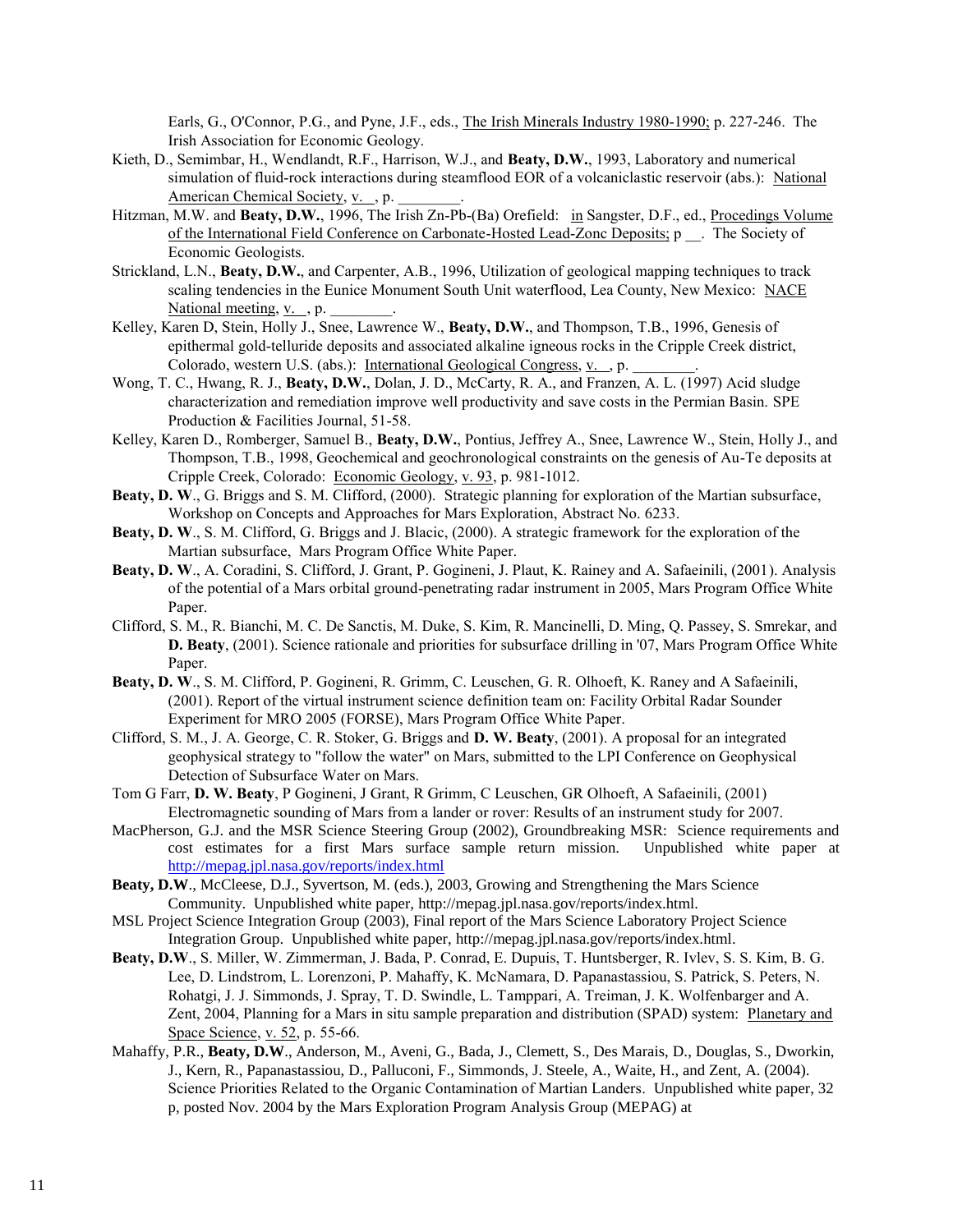http://mepag.jpl.nasa.gov/reports/index.html.

- Steele, Andrew, **Beaty, D.W.,** and the AFL SSG, 2004, FINDINGS OF THE ASTROBIOLOGY FIELD LAB SCIENCE STEERING GROUP (AFLSSG), unpublished analysis 54 p, posted 2004 by the Mars Exploration Program Analysis Group (MEPAG) at<http://mepag.jpl.nasa.gov/reports/index.html>
- **Beaty, D.W**., Mahaffy, P.R., Anderson, M.S., Aveni, G., Bada, J.L., Clemett, S.J., Des Marais, D.J., Douglas, S., Dworkin, J.P., Kern, R.G., Papanastassiou, D.A., Palluconi, F.D., Simmonds, J.J., Steele, A., Waite, J.H., and Zent, A.P. (2004), Organic Contamination on Martian Landers: Astrobiology Implications and Mitigation Strategies (abs.): International. Jour. Astrobiology, Suppl. 1, p. 86.
- Shearer, C., **Beaty, D.W**., Anbar, A.D., Banerdt, B., Bogard, D., Campbell, B.A., Duke, M., Gaddis, L., Jolliff, B., Lentz, R.C.F., McKay, D., Neumann, G., Papanastassiou, D., Phillips, R., Plescia, J., and Wadhwa, M. (2004). Findings of the Moon→Mars Science Linkage Science Steering Group. Unpublished white paper, 29 p, posted October, 2004 by the Mars Exploration Program Analysis Group (MEPAG) at [http://mepag/reports/index.html.](http://mepag/reports/index.html)
- **Beaty, D.W**., Snook, K., Allen, C.C., Eppler, D., Farrell, W.M., Heldmann, J., Metzger, P., Peach, L., Wagner, S.A., and Zeitlin, C., (2005). An Analysis of the Precursor Measurements of Mars Needed to Reduce the Risk of the First Human Missions to Mars. Unpublished white paper, 77 p, posted June, 2005 by the Mars Exploration Program Analysis Group (MEPAG) at [http://mepag.jpl.nasa.gov/reports/index.html.](http://mepag.jpl.nasa.gov/reports/index.html)
- **Beaty, D.W.**; Steele, A.; and the AFL SSG Team, (2005). Astrobiology Field Laboratory (AFL) A Mars mission concept to look for signs of life (abs.). Abstract EGU05-A-11045, European Geosciences Union General Assembly 2005, Geophysical Research Abstracts, Volume 7.
- MEGIS Participants (2005). Report of the Mars Environmental GIS Workshop, Oct. 5-6, 2005. Unpublished presentation file, 44 p, posted November, 2005 by the Mars Exploration Program Analysis Group (MEPAG) at [http://mepag.jpl.nasa.gov/workshop/index.html.](http://mepag.jpl.nasa.gov/workshop/index.html)
- **Beaty, D.W**., Clifford, S.M., Borg, L.E., Catling, D., Craddock, R.A., Des Marais, D.J., Farmer, J.D., Frey, H.V., Haberle, R.M., McKay, C.P., Newsom, H.E., Parker, T.J., Segura, T., and Tanaka, K.L., 2005, Key Science Questions from the Second Conference on Early Mars: Geologic, Hydrologic, and Climatic Evolution and the Implications for Life. Astrobiology, 5(6): 663-689. doi:10.1089/ast.2005.5.663.
- **Beaty, D.W**., W.V. Boynton, K.L. Buxbaum, B.C. Clark, R.M. Haberle, J.W. Head, M.H. Hecht, M.T. Mellon, M.A. Meyer, G.G. Ori, D.A. Paige, J.A. Spry, THE POSSIBILITIES FOR LIQUID WATER WITHIN THE UPPERMOST MARTIAN CRUST (abs.) Posted Feb. 2006 in Mars Water Workshop Feb. 23-24, 2006 at [http://es.ucsc.edu/~fnimmo/website/mars2006.html.](http://es.ucsc.edu/~fnimmo/website/mars2006.html)
- **Beaty, D.W.**, K.A. Buxbaum, M.A. Meyer and the MEPAG Special Regions Science Analysis Group (2006), Findings of the Mars Special Regions Science Analysis Group, *Astrobiology* 6, 677-732. doi:10.1089/ast.2006.6.677.
- McCleese, D.J. and the Mars Advance Planning Group, *Mars Exploration Strategy 2007-2016*, NASA, Jet Propulsion Laboratory, Pasadena, Calif., 2006. A copy may be accessed at the following web site: [http://mepag.jpl.nasa.gov/reports/index.html.](http://mepag.jpl.nasa.gov/reports/index.html)
- **Beaty, D.W.**; Heldmann, J.L.; Peach, L.; Hinners, N.; Clark, B.; Easter, R.; Braun, R.; Mattingly, R.; Shearer, C.; (2006). Draft Findings of the Mars Forward Lunar Objectives Science Analysis Group, Unpublished white paper, 22 p, posted October, 2006 by the Mars Exploration Program Analysis Group (MEPAG) at [http://mepag.jpl.nasa.gov/reports/index.html.](http://mepag.jpl.nasa.gov/reports/index.html)
- **Beaty, D.W**., M.A. Meyer, and the Mars Advance Planning Group (2006), 2006 Update to "Robotic Mars Exploration Strategy 2007-2016," Unpublished white paper, 24 p, posted Nov. 2006 by the Mars Exploration Program Analysis Group (MEPAG) at [http://mepag.jpl.nasa.gov/reports/index.html.](http://mepag.jpl.nasa.gov/reports/index.html)
- Heldmann, J.L., Levine, J., Garvin, J., **Beaty, D.W.**, Bell, M.S., Clancy, T., Cockell, C.S., Connerney, J., Delory, G., Dickson, J., Doran, P., Elphic, R., Eppler, D., Fernandez-Remolar, D., Gruener, J., Head, J.W., Helper, M., Hipkin, V., Lane, M., Levy, J., Millikan, R., Moersch, J., Ori, G., Peach, L., Poulet, F., Rice, J., Snook, K., Squyres, S., and J. Zimbelman, 2007. Interim Results from the MEPAG Human Exploration of Mars Science Analysis Group (HEM SAG), *Lunar Exploration Analysis Group*, Houston, TX, Abstract #3018, October 2007.
- **Beaty, D.W.**, Budney, C.J., and McCleese, D.J. (2007). Session Summaries, 7th International Conference on Mars, July 9-13, 2007. Unpublished white paper, 22 p, posted August, 2007 by the Mars Exploration Program Analysis Group (MEPAG) at [http://mepag.jpl.nasa.gov/reports/index.html.](http://mepag.jpl.nasa.gov/reports/index.html) JPL D-39753.
- McKay, C. P., **Beaty, D.W.**, Conley, C. A., Crisp, J. A., Des Marais, D. J., Grotzinger, J. P., Karcz, J. S., Lemke, L. G., Squyres, S. W., Stoker, C. R., & Treiman, A. H. 2007, Scientific requirements for a possible Mars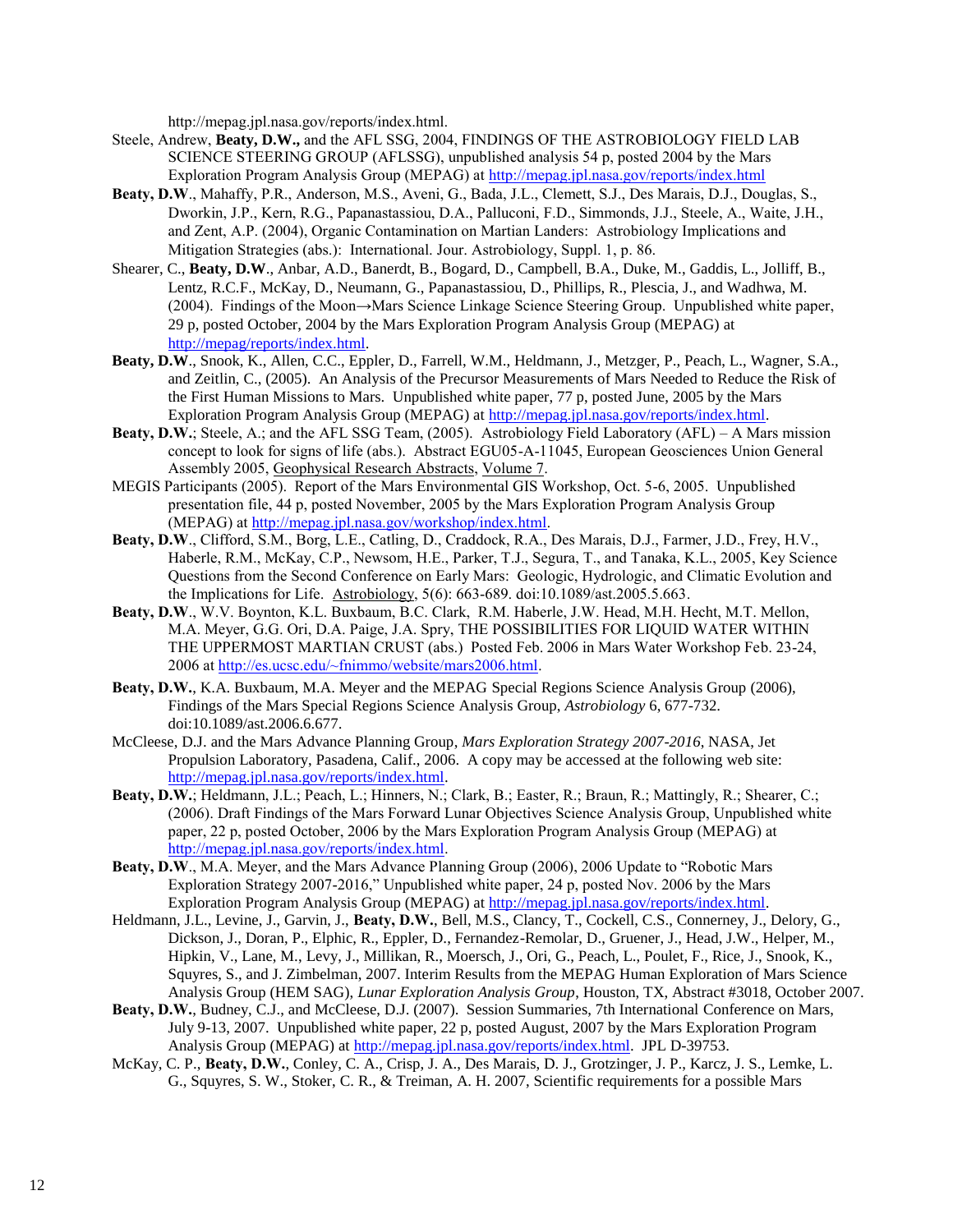Science Laboratory sample cache, posted by the Mars Exploration Program Analysis group at http://mepag.jpl.nasa.gov/reports/MSL\_cache\_sdd.pdf.

- Fishbaugh, K., C.S. Hvidberg, **Beaty, D.W.**, S. Clifford, D. Fisher, A. Haldemann, J.W. Head, M. Hecht, M. Koutnik, K. Tanaka, and W.J. Ammann (2008). Introduction to the 4th Mars Polar Science and Exploration Conference special issue: Five top questions in Mars polar science. Icarus 196 (2), 305-317.
- MEPAG ND-SAG (2008). Science Priorities for Mars Sample Return, Astrobiology, 8(3): 489-535. doi:10.1089/ast.2008.0759.
- Murchie, Scott and the MEPAG MSS-SAG (2008). Mars Strategic Science Assessment Group, Unpublished presentation package, 35 p, posted March 2008 by the Mars Exploration Program Analysis Group (MEPAG) at [http://mepag.jpl.nasa.gov/reports/index.html.](http://mepag.jpl.nasa.gov/reports/index.html)
- Steele, A., L Beegle, D. DesMarais, B. Sherwood-Lollar, C. Neal, P. Conrad, D. Glavin, T. McCollom, J. Karcz, C. Allen, E. Vicenzi, S. Cady, J. Eigenbrode, D. Papineau, V. Starke, M. Glamoclija, M. Fogel, L. Kerr, J. Maule, G. Cody, I. Ten Kate, K. Buxbaum, L. Borg, S Symes, **Beaty, D.W.**, C. Pilcher, M. Meyer, C. Conley, J. Rummel, R. Zurek, and J. Crisp (2008). Report of the joint NAI / MEPAG Mars Science Laboratory Caching Working Group. Unpublished white paper, 17 p, posted Jan., 2008 by the Mars Exploration Program Analysis Group (MEPAG) at [http://mepag.jpl.nasa.gov/reports/index.html.](http://mepag.jpl.nasa.gov/reports/index.html)
- **Beaty, D.W.**, MEPAG ND-SAG team, and IMEWG IMARS team, 2008. Preliminary Findings Related to the Use of Sample Return to Advance Our Life-Related Goals for Mars (abs.), Astrobiology, v. 8, p. 420.
- Grady, M.M. and the IMARS team, 2008. Planning for an international Mars Sample Return Mission (abs.). Geophysical research Abstracts, v. 10, EGU General Assembly, #04545.
- iMARS Team (2008), Preliminary Planning for an International Mars Sample Return Mission: Report of the International Mars Architecture for the Return of Samples (iMARS) Working Group. Unpublished white paper, 60 p, posted July, 2008 by the Mars Exploration Program Analysis Group (MEPAG) at [http://mepag.jpl.nasa.gov/reports/iMARS\\_FinalReport.pdf.](http://mepag.jpl.nasa.gov/reports/iMARS_FinalReport.pdf)
- McCuistion, D., 2008, Potential International Collaboration for Mars Sample Return (abs.), 37th COSPAR Scientific Assembly, abstract #B02-0020-08, can be accessed on the web at [http://www.cospar](http://www.cospar-assembly.org/abstractcd/COSPAR-08/abstracts/data/pdf/abstracts/B02-0020-08.pdf)[assembly.org/abstractcd/COSPAR-08/abstracts/data/pdf/abstracts/B02-0020-08.pdf.](http://www.cospar-assembly.org/abstractcd/COSPAR-08/abstracts/data/pdf/abstracts/B02-0020-08.pdf)
- Moura, D., et al. The Road to an International Architecture for Mars Sample Return; The iMARS Team view, International Astronautical Federation, Glasgow, Sept 2008.
- Ori, G.G., **Beaty, D.W.**, C. Allen, and the iMARS Team, 2008, Sampling Strategy for a Possible Mars Sample Return Mission (abs.) Geol. Soc. of Amer. 2008 Annual Mtg., Houston, TX, abs. #195-5; can be accessed on the web at [http://a-c-s.confex.com/crops/2008am/webprogram/Paper47766.html.](http://a-c-s.confex.com/crops/2008am/webprogram/Paper47766.html)
- Bibring, J-P., **Beaty, D.W.**, D. Bish, J. Bishop, J.F. Mustard, E. Noe Dobrea, S. Petit, F. Poulet, L.H. Roach, 2008, Martian Phyllosilicates: Recorders of Aqueous Processes: Discussion Summary. Posted November, 2008 by the Institut d'Astrophysique Spatiale (IAS) at [http://www.ias.u](http://www.ias.u-psud.fr/Mars_Phyllosilicates/phyllo/5.%20Thursday%20morning/Phyllo_Discussion_summary.ppt)[psud.fr/Mars\\_Phyllosilicates/phyllo/5.%20Thursday%20morning/Phyllo\\_Discussion\\_summary.ppt](http://www.ias.u-psud.fr/Mars_Phyllosilicates/phyllo/5.%20Thursday%20morning/Phyllo_Discussion_summary.ppt)
- Poulet, F., Beaty, D.W., Bibring, J.-P., Bish, D., Bishop, J.L., Noe Dobrea, E., Mustard, J.F., Petit, S., and Roach, L.H., (2009) Key Scientific Questions and Key Investigations from the First International Conference on Martian Phyllosilicates. ASTROBIOLOGY, 9(3): 257-267. doi:10.1089/ast.2009.0335.
- Borg, L., C. Allen, D. Beaty, K. Buxbaum, J. Crisp, D. Des Marais, D. Glavin, M. Grady, K. Herkenhoff, R. Mattingly, S. McLennan, D. Moura, J. Mustard, L. Pratt, S. Symes, and M. Wadhwa (2009). A Consensus Vision for Mars Sample Return, 7p. white paper submitted Sept. 15, 2009 to the National Research Council's 2009 Planetary Decadal Survey. <http://www8.nationalacademies.org/ssbsurvey/DetailFileDisplay.aspx?id=170>
- Edwards, C. D. Jr., W. B. Banerdt, D. W. Beaty, L. K. Tamppari, and R. W. Zurek (2009). "Relay Orbiters for Enhancing and Enabling Mars In Situ Exploration", 7 p. White Paper submitted Sept. 15, 2009 to the National Research Council's 2009 Planetary Decadal Survey. <http://www8.nationalacademies.org/ssbsurvey/DetailFileDisplay.aspx?id=151>
- Neal, Clive, and 28 co-authors (2009). "The Lunar Exploration Roadmap. Exploring the Moon in the 21st Century: Themes, Goals, Objectives, Investigations, and Priorities, 2009", 7 p. White Paper submitted Sept. 15, 2009 to the National Research Council's 2009 Planetary Decadal Survey. <http://www8.nationalacademies.org/ssbsurvey/DetailFileDisplay.aspx?id=178>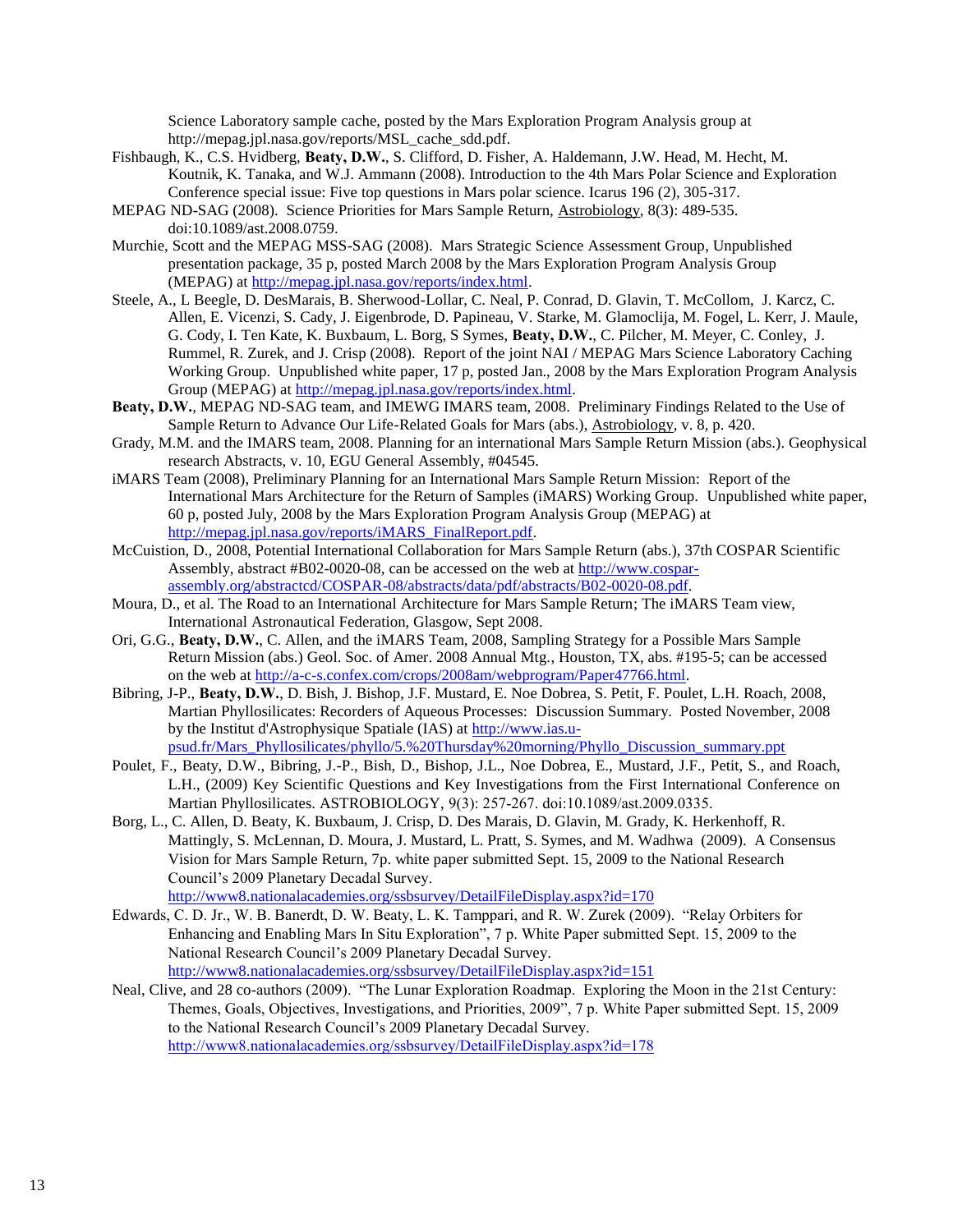- MEPAG (2009a), Why Mars Remains a Compelling Target for Planetary Exploration, J.S. Mustard, ed., 7 p. white paper submitted Sept. 15, 2009 to the National Research Council's 2009 Planetary Decadal Survey. <http://www8.nationalacademies.org/ssbsurvey/DetailFileDisplay.aspx?id=174>
- MEPAG (2009b), Seeking Signs of Life on a Terrestrial Planet: An Integrated Strategy for the Next Decade of Mars Exploration, J.S. Mustard, ed., 7 p. white paper submitted Sept. 15, 2009 to the National Research Council's 2009 Planetary Decadal Survey.

<http://www8.nationalacademies.org/ssbsurvey/DetailFileDisplay.aspx?id=171>

Pratt, L.M., and the MEPAG MRR-SAG team (2009). Mars Astrobiology Explorer-Cacher (MAX-C): A Potential Rover Mission for 2018, 7 p. white paper submitted Sept. 15, 2009 to the National Research Council's 2009 Planetary Decadal Survey.

<http://www8.nationalacademies.org/ssbsurvey/DetailFileDisplay.aspx?id=169>

- Allwood, A. C., C.C. Allen, D.W. Beaty, and the Mid-Range Rover Science Analysis Group (2009), Next Generation Tools and Strategies for Mars Exploration (abs.), Paper #95-12, Geol. Soc. Amer. Ann. Mtg., Portland, OR. [http://gsa.confex.com/gsa/2009AM/finalprogram/abstract\\_166641.htm.](http://gsa.confex.com/gsa/2009AM/finalprogram/abstract_166641.htm)
- Beaty, D.W., C. C. Allen, D. S. Bass, K. L. Buxbaum, J. K. Campbell, D. J. Lindstrom, S. L. Miller and D. A. Papanastassiou (2009) Planning Considerations for a Mars Sample Receiving Facility: Summary and Interpretation of Three Design Studies, Astrobiology 9, no. 8, pp 14, DOI: 10.1089/ast/2009.0339.
- Pratt, L., and the Mid-Range Rover Science Analysis Group (2009), Mars Rover Proposed for 2018 to Seek Signs of Life and to Cache Samples for Potential Return to Earth (abs.), EOS Trans. Am. Geophys. Union.
- Beaty, D.W., C.C. Allen, and the MEPAG Mid-Range Rover Science Analysis Group (2010), THE PROPOSED MARS ASTROBIOLOGY EXPLORER - CACHER [MAX-C] ROVER: FIRST STEP IN A POTENTIAL SAMPLE RETURN CAMPAIGN (abs.). 41st Lunar and Planetary Science Conference (2010), Abstract #2571.<http://www.lpi.usra.edu/meetings/lpsc2010/pdf/2571.pdf>
- Feldman, S. M., A. C. Allwood, and the MEPAG Mid-Range Rover Science Analysis Group (2010). SCIENCE INVESTIGATION APPROACH FOR THE PROPOSED 2018 MARS ASTROBIOLOGY EXPLORER - CACHER [MAX-C] ROVER (abs.). 41st Lunar and Planetary Science Conference (2010), Abstract #2384. <http://www.lpi.usra.edu/meetings/lpsc2010/pdf/2384.pdf>
- Pratt, L. Beaty, D., Westall, F., Parnell, J., and Poulet, F., 2010. Mars Rover proposed for 2018 to seek signs of life and to cache samples for potential return to Earth. EGU, Vienna, May 3-7, 2010, abstract # 14980.
- Beaty, D.W., A.C. Allwood, J. Vago, and F. Westall, 2010, Sedimentology, Stratigraphy and Astrobiology on Mars in 2018, Potentially Using Two Rovers (abs.). First International Conference on Mars Sedimentology and Stratigraphy, Abstract #6024, [http://www.lpi.usra.edu/meetings/marssed2010/pdf/6024.pdf.](http://www.lpi.usra.edu/meetings/marssed2010/pdf/6024.pdf)
- Levine J. S., Garvin J. B., Drake B. G., Beaty D. W., and the HEM-SAG Team (2010), *Astrobiology and the Human Exploration of Mars,* (abs.). Astrobiology Science Conference 2010, Abs. #5132, [http://www.lpi.usra.edu/meetings/abscicon2010/pdf/5132.pdf.](http://www.lpi.usra.edu/meetings/abscicon2010/pdf/5132.pdf)
- Des Marais D. J., Allwood A. C., and the MEPAG MRR-SAG Team, 2010, *The Proposed 2018 MAX-C Rover: Exploring for Signs of Life and Caching Samples for Potential Return (abs.).* Astrobiology Science Conference 2010, Abs. #**5532**[, http://www.lpi.usra.edu/meetings/abscicon2010/pdf/5532.pdf.](http://www.lpi.usra.edu/meetings/abscicon2010/pdf/5532.pdf)
- MEPAG MRR-SAG (2010), The Mars Astrobiology Explorer-Cacher (MAX-C): A Potential Rover Mission for 2018; Final Report of the Mars Mid-Range Rover Science Analysis Group. *Astrobiology*, 10(2): 127-163. doi:10.1089/ast.2010.0462.
- Grant, J.A., Westall, F., and the MEPAG 2R-iSAG team (15 additional co-authors), 2010,Two rovers to the same site on Mars, 2018: Possibilities for Cooperative Science, *Astrobiology* 10:663–685
- Grotzinger, John, D. Beaty, G. Dromart, S. Gupta, M. Harris, J. Hurowitz, G. Kocurek, S. McLennan, R. Milliken, G. G. Ori, and D. Sumner (2011), Mars Sedimentary Geology: Key Concepts and Outstanding Questions. *ASTROBIOLOGY*, Volume 11, Number 1, 2011.
- Bass, D. S., D. W. Beaty, C. C. Allen and K. L. Buxbaum, 2011, BALANCING CONTAMINATION AND BIOCONTAIMENT IN A SAMPLE RECEIVING FACILITY (abs.), The Importance of Solar System Sample Return Missions to the Future of Planetary Science, Mar. 2011.
- Allwood, A.C., C. Herd, D.W. Beaty, and the E2E-iSAG team (19 additional members), ANALYSIS OF THE END TO END SCIENCE OF THE POTENTIAL MARS SAMPLE RETURN CAMPAIGN (abs.), The Importance of Solar System Sample Return Missions to the Future of Planetary Science, Mar. 2011.

Manuscripts in preparation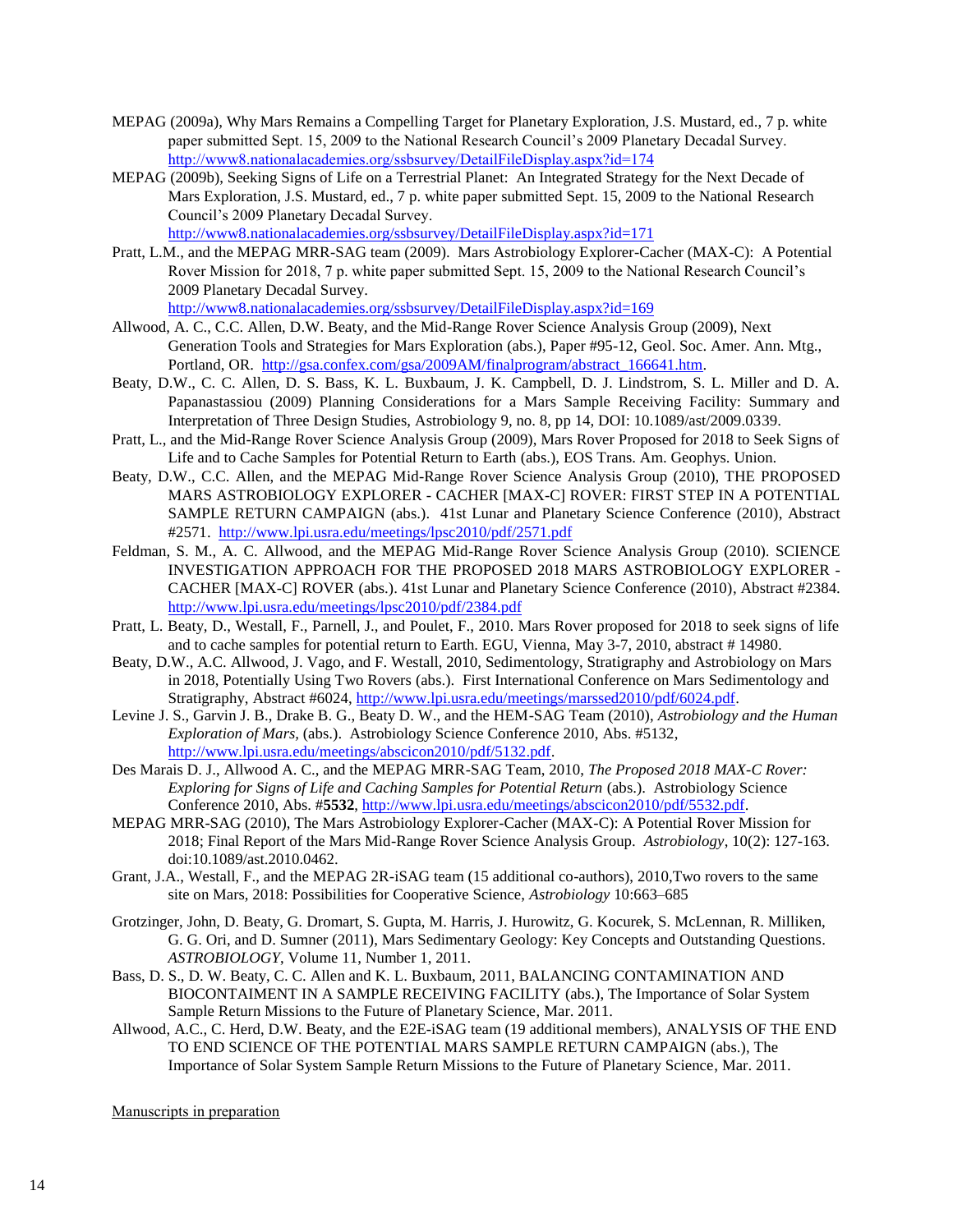**Beaty, D.W.** and Taylor, H.P., Jr., The oxygen isotope geochemistry of the Abitibi greenstone-granite terrane: Implications regarding the evolution of the ocean and oceanic crust. (51p. manuscript to be submitted to Geochim. Cosmochim. Acta.).

Bakke, E.L., **Beaty, D.W.**, and Hayes, J.M., in prep., The effect of different CO2 ion correction methodologies on  $\delta^{18}$ O and  $\delta^{13}$ C results: to be submitted to <u>Isotope Geoscience</u>.